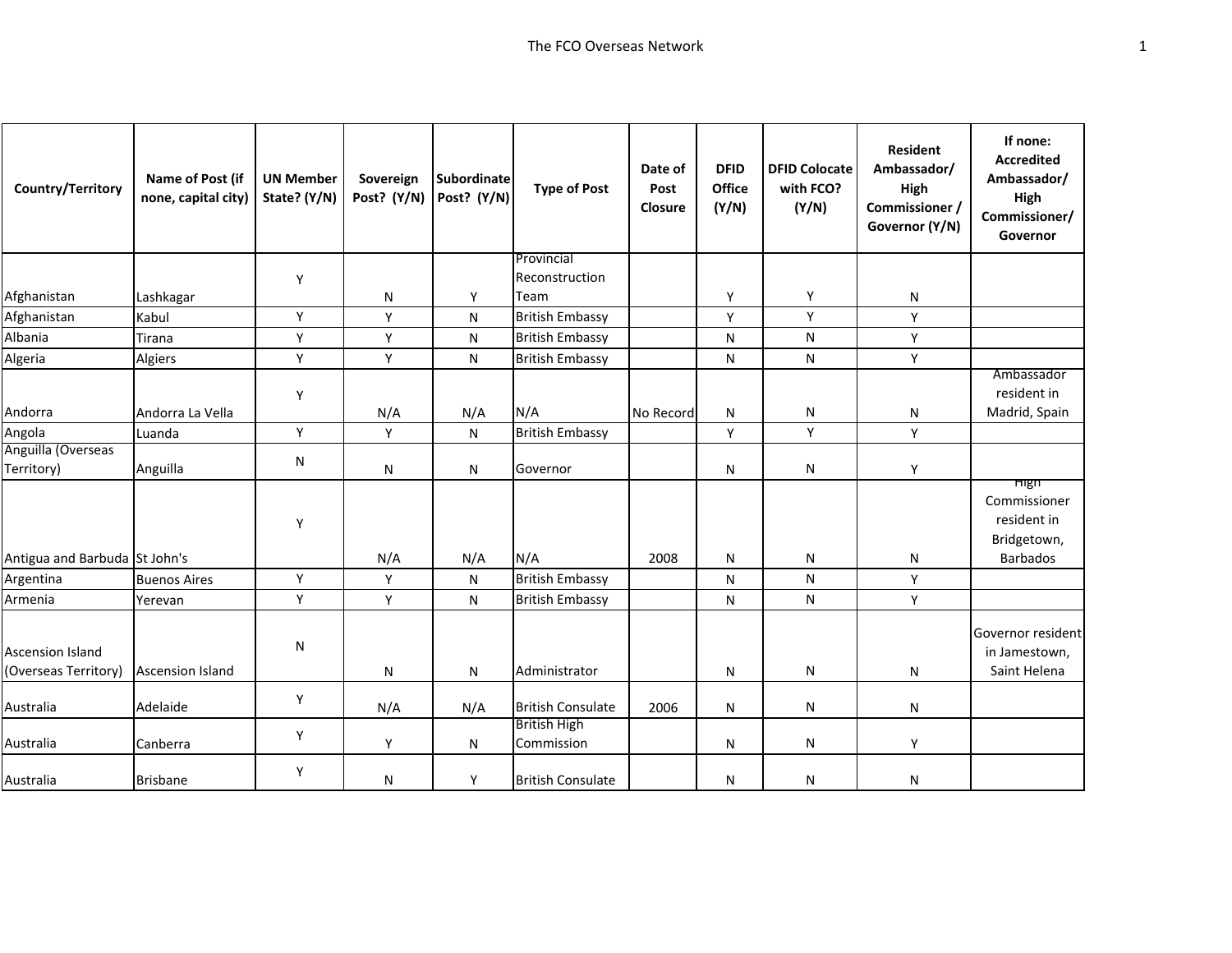| Country/Territory | Name of Post (if<br>none, capital city) | <b>UN Member</b><br>State? (Y/N) | Sovereign<br>Post? (Y/N) | <b>Subordinate</b><br>Post? (Y/N) | <b>Type of Post</b>                                                              | Date of<br>Post<br>Closure | <b>DFID</b><br>Office<br>(Y/N) | <b>DFID Colocate</b><br>with FCO?<br>(Y/N) | <b>Resident</b><br>Ambassador/<br>High<br>Commissioner /<br>Governor (Y/N) | If none:<br><b>Accredited</b><br>Ambassador/<br>High<br>Commissioner/<br>Governor |
|-------------------|-----------------------------------------|----------------------------------|--------------------------|-----------------------------------|----------------------------------------------------------------------------------|----------------------------|--------------------------------|--------------------------------------------|----------------------------------------------------------------------------|-----------------------------------------------------------------------------------|
|                   |                                         | Υ                                |                          |                                   | <b>British Consulate</b>                                                         |                            |                                |                                            |                                                                            |                                                                                   |
| Australia         | Melbourne                               |                                  | ${\sf N}$                | Υ                                 | General                                                                          |                            | N                              | N                                          | N                                                                          |                                                                                   |
| Australia         | Perth                                   | Y                                | N                        | Y                                 | <b>British Consulate</b>                                                         |                            | N                              | ${\sf N}$                                  | N                                                                          |                                                                                   |
| Australia         | Sydney                                  | Y                                | N                        | Y                                 | General                                                                          |                            | N                              | ${\sf N}$                                  | N                                                                          |                                                                                   |
| Austria           | Vienna                                  | Υ                                | N                        | N                                 | UK Delegation to<br>the Organisation<br>for Security<br>Cooperation in<br>Europe |                            | N                              | ${\sf N}$                                  | N                                                                          |                                                                                   |
|                   |                                         |                                  |                          |                                   |                                                                                  |                            |                                |                                            |                                                                            |                                                                                   |
| Austria           | Vienna                                  | Υ                                | N                        | N                                 | UK Mission to the<br><b>United Nations</b>                                       |                            | N                              | ${\sf N}$                                  | N                                                                          |                                                                                   |
| Austria           | Vienna                                  | Y                                | Υ                        | ${\sf N}$                         | <b>British Embassy</b>                                                           |                            | N                              | ${\sf N}$                                  | Y                                                                          |                                                                                   |
| Azerbaijan        | <b>Baku</b>                             | Y                                | Υ                        | N                                 | <b>British Embassy</b>                                                           |                            | N                              | ${\sf N}$                                  | Y                                                                          |                                                                                   |
| <b>Bahamas</b>    | Nassau                                  | Υ                                | N/A                      | N/A                               | <b>British High</b><br>Commission                                                | 2005                       | N                              | ${\sf N}$                                  | N                                                                          | High<br>Commissioner<br>resident in<br>Kingston, Jamaica                          |
| Bahrain           | Manama                                  | Υ                                | Υ                        | ${\sf N}$                         | <b>British Embassy</b>                                                           |                            | N                              | ${\sf N}$                                  | Y                                                                          |                                                                                   |
| Bangladesh        | Sylhet                                  | Υ                                | N                        | Y                                 | <b>Consular Office</b>                                                           |                            | N                              | ${\sf N}$                                  | N                                                                          |                                                                                   |
| Bangladesh        | <b>Dhaka</b>                            | Υ                                | Y                        | N                                 | <b>British High</b><br>Commission                                                |                            | Y                              | ${\sf N}$                                  | Y                                                                          |                                                                                   |
| <b>Barbados</b>   | Bridgetown                              | Υ                                | Υ                        | N                                 | <b>British High</b><br>Commission                                                |                            | Υ                              | ${\sf N}$                                  | Υ                                                                          |                                                                                   |
| <b>Belarus</b>    | Minsk                                   | Y                                | Y                        | N                                 | <b>British Embassy</b>                                                           |                            | N                              | ${\sf N}$                                  | Y                                                                          |                                                                                   |
| Belgium           | <b>Brussels</b>                         | Υ                                | ${\sf N}$                | N                                 | UK Delegation to<br><b>NATO</b>                                                  |                            | N                              | N                                          | N                                                                          |                                                                                   |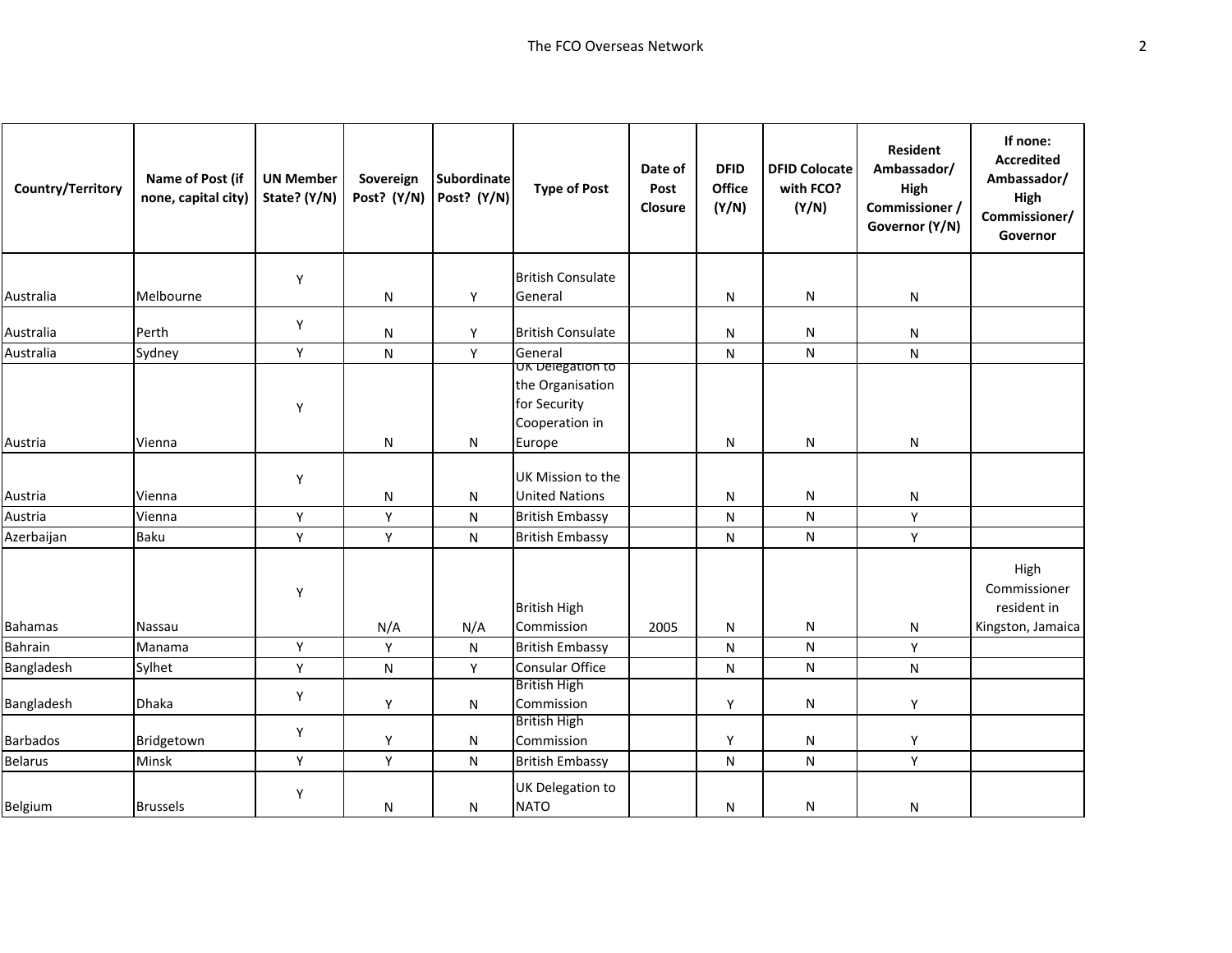| Country/Territory               | Name of Post (if<br>none, capital city) | <b>UN Member</b><br>State? (Y/N) | Sovereign<br>Post? (Y/N) | <b>Subordinate</b><br>Post? (Y/N) | <b>Type of Post</b>               | Date of<br>Post<br>Closure | <b>DFID</b><br>Office<br>(Y/N) | <b>DFID Colocate</b><br>with FCO?<br>(Y/N) | <b>Resident</b><br>Ambassador/<br>High<br>Commissioner /<br>Governor (Y/N) | If none:<br><b>Accredited</b><br>Ambassador/<br>High<br>Commissioner/<br>Governor |
|---------------------------------|-----------------------------------------|----------------------------------|--------------------------|-----------------------------------|-----------------------------------|----------------------------|--------------------------------|--------------------------------------------|----------------------------------------------------------------------------|-----------------------------------------------------------------------------------|
|                                 |                                         |                                  |                          |                                   | <b>UK Permanent</b>               |                            |                                |                                            |                                                                            |                                                                                   |
|                                 |                                         | Υ                                |                          |                                   | Representation to                 |                            |                                |                                            |                                                                            |                                                                                   |
| Belgium                         | <b>Brussels</b>                         |                                  | N                        | ${\sf N}$                         | EU                                |                            | Υ                              | Y                                          | N                                                                          |                                                                                   |
| Belgium                         | <b>Brussels</b>                         | Υ                                | Υ                        | N                                 | <b>British Embassy</b>            |                            | N                              | ${\sf N}$                                  | Y                                                                          |                                                                                   |
| <b>Belize</b>                   | Belmopan                                | Υ                                | Y                        | ${\sf N}$                         | <b>British High</b><br>Commission |                            | N                              | N                                          | Υ                                                                          |                                                                                   |
|                                 |                                         | Υ                                |                          |                                   |                                   |                            |                                |                                            |                                                                            | High<br>Commissioner<br>resident in Abuja,                                        |
| Benin                           | Porto-Novo                              |                                  | N/A                      | N/A                               | N/A                               | No Record                  | ${\sf N}$                      | N                                          | N                                                                          | Nigeria                                                                           |
| Bermuda (Overseas<br>Territory) | Hamilton                                | N                                | ${\sf N}$                | ${\sf N}$                         | Governor                          |                            | N                              | N                                          | Y                                                                          |                                                                                   |
| Bhutan                          | Thimphu                                 | Υ                                | N/A                      | N/A                               | N/A                               | No Record                  | N                              | N                                          | N                                                                          | High<br>Commissioner<br>resident in New<br>Delhi, India                           |
| <b>Bolivia (Plurinational</b>   |                                         | Υ                                |                          |                                   |                                   |                            |                                |                                            |                                                                            |                                                                                   |
| State of)                       | La Paz                                  |                                  | Y                        | N                                 | <b>British Embassy</b>            |                            | N                              | N                                          | Υ                                                                          |                                                                                   |
| Bosnia and<br>Herzegovina       | Banja Luka                              | Υ                                | N                        | Y                                 | <b>British Embassy</b><br>Office  |                            | N                              | N                                          | N                                                                          |                                                                                   |
| Bosnia and                      |                                         | Υ                                |                          |                                   |                                   |                            |                                |                                            |                                                                            |                                                                                   |
| Herzegovina                     | Sarajevo                                |                                  | Y                        | N                                 | <b>British Embassy</b>            |                            | Y                              | Y                                          | Y                                                                          |                                                                                   |
| Botswana                        | Gaborone                                | Υ                                | Y                        | N                                 | <b>British High</b><br>Commission |                            | N                              | N                                          | Υ                                                                          |                                                                                   |
| <b>Brazil</b>                   | <b>Belo Horizonte</b>                   | Υ                                | N/A                      | N/A                               | <b>British Trade</b><br>Office    | 2005                       | N                              | N                                          | N                                                                          |                                                                                   |
| <b>Brazil</b>                   | Curitiba                                | Υ                                | N/A                      | N/A                               | <b>British Trade</b><br>Office    | 2005                       | N                              | ${\sf N}$                                  | N                                                                          |                                                                                   |
| Brazil                          | Recife                                  | Υ                                | N                        | Y                                 | <b>British Trade</b><br>Office    |                            | N                              | N                                          | N                                                                          |                                                                                   |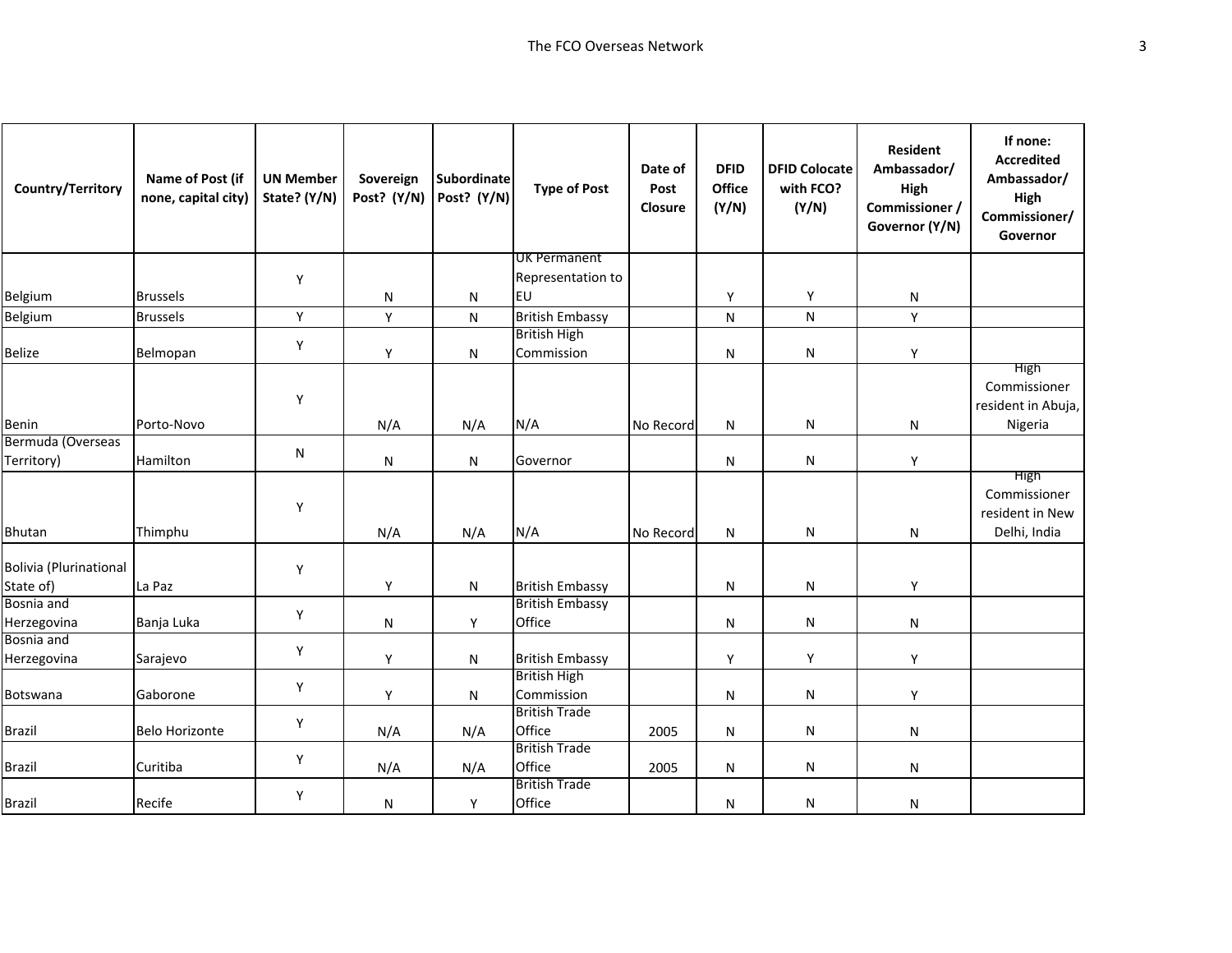| Country/Territory                                     | Name of Post (if<br>none, capital city) | <b>UN Member</b><br>State? (Y/N) | Sovereign<br>Post? (Y/N) | <b>Subordinate</b><br>Post? (Y/N) | <b>Type of Post</b>                 | Date of<br>Post<br>Closure | <b>DFID</b><br>Office<br>(Y/N) | <b>DFID Colocate</b><br>with FCO?<br>(Y/N) | <b>Resident</b><br>Ambassador/<br>High<br>Commissioner /<br>Governor (Y/N) | If none:<br><b>Accredited</b><br>Ambassador/<br>High<br>Commissioner/<br>Governor |
|-------------------------------------------------------|-----------------------------------------|----------------------------------|--------------------------|-----------------------------------|-------------------------------------|----------------------------|--------------------------------|--------------------------------------------|----------------------------------------------------------------------------|-----------------------------------------------------------------------------------|
|                                                       |                                         | Υ                                |                          |                                   | <b>British</b>                      |                            |                                |                                            |                                                                            |                                                                                   |
| <b>Brazil</b>                                         | Porto Alegre                            |                                  | N                        | Υ                                 | <b>Commercial Office</b>            |                            | N                              | ${\sf N}$                                  | N                                                                          |                                                                                   |
| <b>Brazil</b>                                         | <b>Brasilia</b>                         | Υ                                | Υ                        | ${\sf N}$                         | <b>British Embassy</b>              |                            | Y                              | Y                                          | Y                                                                          |                                                                                   |
| <b>Brazil</b>                                         | Rio De Janeiro                          | Υ                                | $\mathsf{N}$             | Y                                 | <b>British Consulate</b><br>General |                            | N                              | N                                          | N                                                                          |                                                                                   |
| <b>Brazil</b>                                         | Sao Paulo                               | Y                                | N                        | Y                                 | <b>British Consulate</b><br>General |                            | N                              | ${\sf N}$                                  | N                                                                          |                                                                                   |
| <b>British Virgin Islands</b><br>(Overseas Territory) | Tortola                                 | N                                | N                        | N                                 | Governor                            |                            | N                              | N                                          | Υ                                                                          |                                                                                   |
| Brunei Darussalam                                     | <b>Bandar Seri</b><br>Begawan           | Y                                | Y                        | N                                 | <b>British High</b><br>Commission   |                            | N                              | N                                          | Υ                                                                          |                                                                                   |
| <b>Bulgaria</b>                                       | Sofia                                   | Υ                                | Υ                        | ${\sf N}$                         | <b>British Embassy</b>              |                            | N                              | ${\sf N}$                                  | Υ                                                                          |                                                                                   |
| <b>Burkina Faso</b>                                   | Ouagadougou                             | Υ                                | N/A                      | N/A                               | N/A                                 | No Record                  | N                              | N                                          | N                                                                          | Ambassador<br>resident in Accra,<br>Ghana<br>Ambassador                           |
| Burundi                                               | Bujumbura                               | Y                                | $\mathsf{N}$             | N                                 | <b>British Liaison</b><br>Office    | 1995                       | Y                              | N                                          | N                                                                          | resident in Kigali,<br>Rwanda                                                     |
| Cambodia                                              | Phnom Penh                              | Υ                                | Υ                        | ${\sf N}$                         | <b>British Embassy</b>              |                            | Υ                              | Υ                                          | Y                                                                          |                                                                                   |
| Cameroon                                              | Douala                                  | Υ                                | N/A                      | N/A                               | <b>British Consulate</b><br>General | 2005                       | N                              | N                                          | N                                                                          |                                                                                   |
| Cameroon                                              | Yaounde                                 | Υ                                | Υ                        | N                                 | <b>British High</b><br>Commission   |                            | N                              | N                                          | Υ                                                                          |                                                                                   |
| Canada                                                | Calgary                                 | Υ                                | N                        | Υ                                 | <b>British Trade</b><br>Office      |                            | N                              | N                                          | N                                                                          |                                                                                   |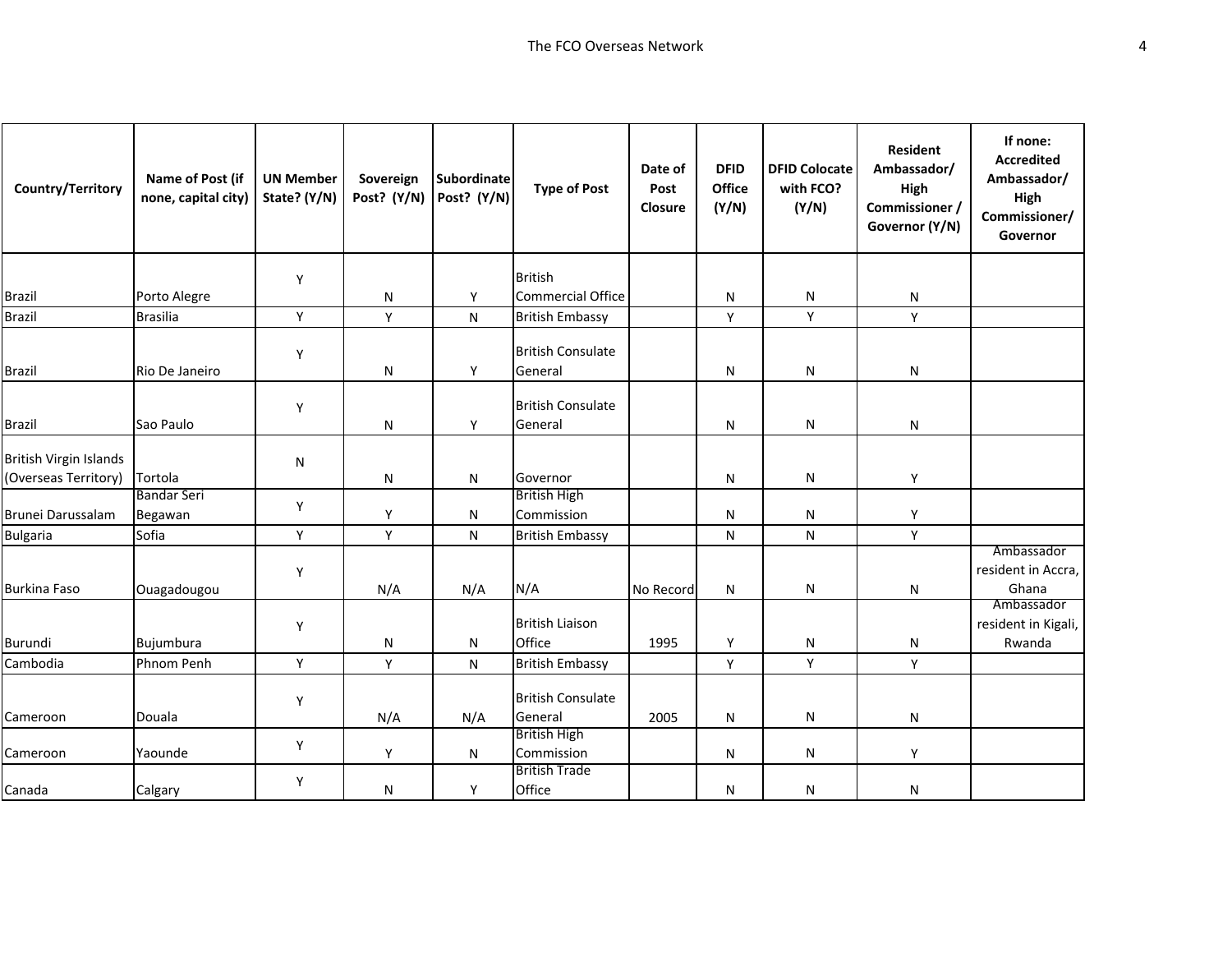| Country/Territory                      | Name of Post (if<br>none, capital city) | <b>UN Member</b><br>State? (Y/N) | Sovereign<br>Post? (Y/N) | <b>Subordinate</b><br>Post? (Y/N) | <b>Type of Post</b>                 | Date of<br>Post<br>Closure | <b>DFID</b><br>Office<br>(Y/N) | <b>DFID Colocate</b><br>with FCO?<br>(Y/N) | <b>Resident</b><br>Ambassador/<br>High<br>Commissioner /<br>Governor (Y/N) | If none:<br><b>Accredited</b><br>Ambassador/<br>High<br>Commissioner/<br>Governor |
|----------------------------------------|-----------------------------------------|----------------------------------|--------------------------|-----------------------------------|-------------------------------------|----------------------------|--------------------------------|--------------------------------------------|----------------------------------------------------------------------------|-----------------------------------------------------------------------------------|
|                                        |                                         | Y                                |                          |                                   | <b>British High</b>                 |                            |                                |                                            |                                                                            |                                                                                   |
| Canada                                 | Ottawa                                  |                                  | Y                        | N                                 | Commission                          |                            | N                              | N                                          | Y                                                                          |                                                                                   |
| Canada                                 | Montreal                                | Y                                | $\mathsf{N}$             | Y                                 | <b>British Consulate</b><br>General |                            | N                              | N                                          | N                                                                          |                                                                                   |
| Canada                                 | Toronto                                 | Y                                | N                        | Υ                                 | <b>British Consulate</b><br>General |                            | N                              | N                                          | N                                                                          |                                                                                   |
| Canada                                 | Vancouver                               | Y                                | N                        | Y                                 | <b>British Consulate</b><br>General |                            | N                              | ${\sf N}$                                  | N                                                                          |                                                                                   |
| Cape Verde                             | Praia                                   | Y                                | N/A                      | N/A                               | N/A                                 | No Record                  | N                              | N                                          | N                                                                          | Ambassador<br>resident in Dakar,<br>Senegal                                       |
| Cayman Islands<br>(Overseas Territory) | George Town                             | ${\sf N}$                        | N                        | ${\sf N}$                         | Governor                            |                            | Ν                              | N                                          | Υ                                                                          |                                                                                   |
| <b>Central African</b><br>Republic     | Bangui                                  | Y                                | N/A                      | N/A                               | N/A                                 | No Record                  | N                              | N                                          | N                                                                          | <b>High</b><br>Commissioner<br>resident in<br>Yaounde,<br>Cameroon                |
| Chad                                   | N'Djamena                               | Υ                                | N/A                      | N/A                               | N/A                                 | No Record                  | N                              | N                                          | N                                                                          | <b>High</b><br>Commissioner<br>resident in<br>Yaounde,<br>Cameroon                |
| Chile                                  | Santiago                                | Υ                                | Y                        | $\mathsf{N}$                      | <b>British Embassy</b>              |                            | N                              | ${\sf N}$                                  | Υ                                                                          |                                                                                   |
| China                                  | Beijing                                 | Y                                | Y                        | ${\sf N}$                         | <b>British Embassy</b>              |                            | Y                              | N                                          | Y                                                                          |                                                                                   |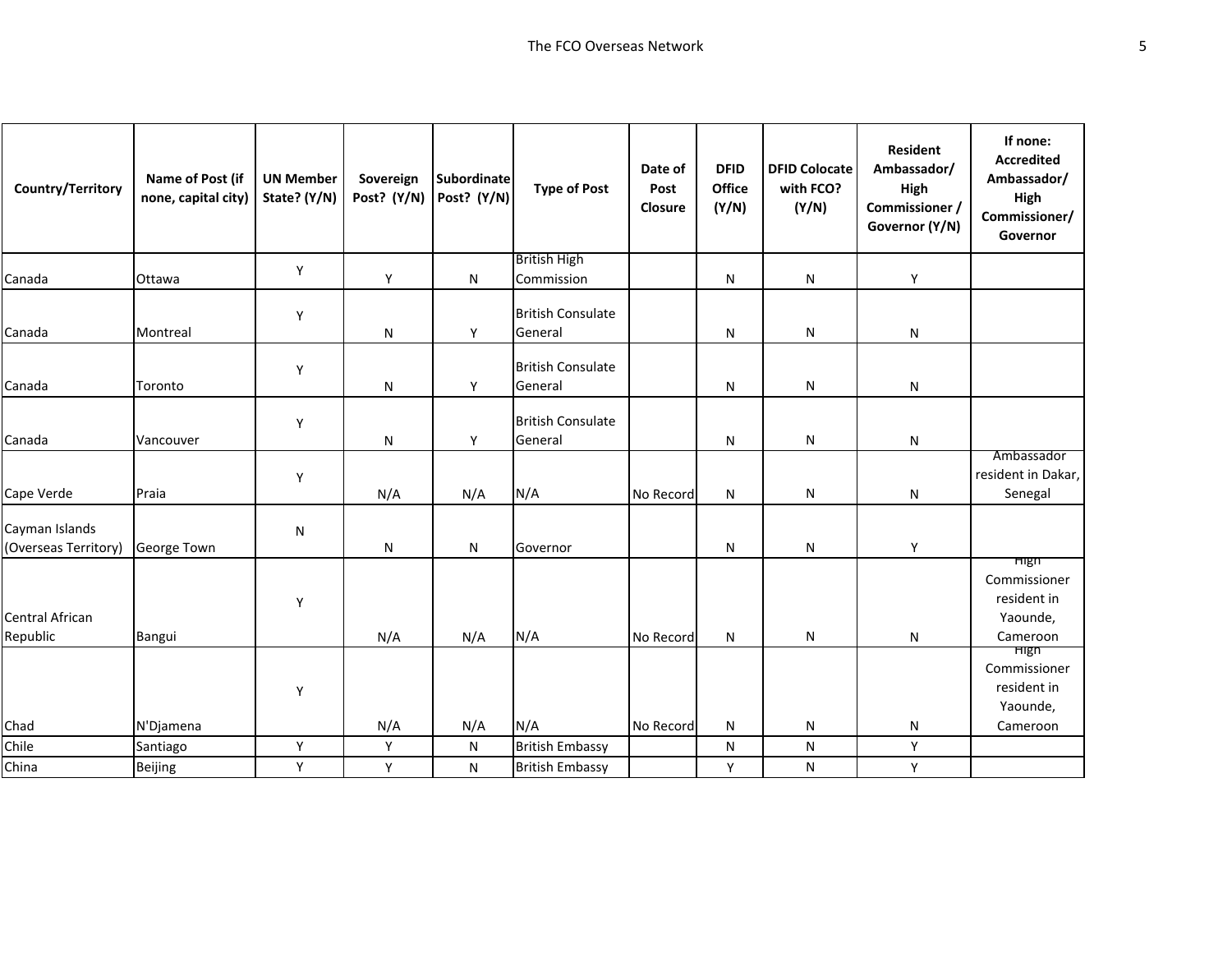| Country/Territory | Name of Post (if<br>none, capital city) | <b>UN Member</b><br>State? (Y/N) | Sovereign<br>Post? (Y/N) | <b>Subordinate</b><br>Post? (Y/N) | <b>Type of Post</b>                 | Date of<br>Post<br>Closure | <b>DFID</b><br>Office<br>(Y/N) | <b>DFID Colocate</b><br>with FCO?<br>(Y/N) | <b>Resident</b><br>Ambassador/<br>High<br>Commissioner /<br>Governor (Y/N) | If none:<br><b>Accredited</b><br>Ambassador/<br>High<br>Commissioner/<br>Governor |
|-------------------|-----------------------------------------|----------------------------------|--------------------------|-----------------------------------|-------------------------------------|----------------------------|--------------------------------|--------------------------------------------|----------------------------------------------------------------------------|-----------------------------------------------------------------------------------|
|                   |                                         | Υ                                |                          |                                   | <b>British Consulate</b>            |                            |                                |                                            |                                                                            |                                                                                   |
| China             | Chongqing                               |                                  | N                        | Y                                 | General                             |                            | ${\sf N}$                      | ${\sf N}$                                  | N                                                                          |                                                                                   |
| China             | Guangzhou                               | Υ                                | ${\sf N}$                | Y                                 | <b>British Consulate</b><br>General |                            | N                              | N                                          | N                                                                          |                                                                                   |
| China             | Hong Kong SAR                           | Υ                                | N                        | Y                                 | <b>British Consulate</b><br>General |                            | N                              | N                                          | N                                                                          |                                                                                   |
| China             | Shanghai                                | Υ                                | N                        | Y                                 | <b>British Consulate</b><br>General |                            | N                              | N                                          | N                                                                          |                                                                                   |
| Colombia          | Bogota                                  | Υ                                | Y                        | ${\sf N}$                         | <b>British Embassy</b>              |                            | ${\sf N}$                      | ${\sf N}$                                  | Υ                                                                          |                                                                                   |
| Comoros           | Moroni                                  | Υ                                | N                        | ${\sf N}$                         | N/A                                 | No Record                  | N                              | N                                          | N                                                                          | High<br>Commissioner<br>resident in Port<br>Louis, Mauritius                      |
| Congo             | <b>Brazzaville</b>                      | Υ                                | N/A                      | N/A                               | <b>British Embassy</b>              | 1991/2                     | N                              | N                                          | N                                                                          | Ambassador<br>resident in<br>Kinshasa,<br>Democratic<br>Republic of Congo         |
| Costa Rica        | San Jose                                | Υ                                | Y                        | N                                 | <b>British Embassy</b>              |                            | N                              | N                                          | Υ                                                                          |                                                                                   |
| Côte D'Ivoire     | Abidjan                                 | Υ                                | N/A                      | N/A                               | <b>British Embassy</b><br>Office    | (suspende<br>d)            | N                              | N                                          | N                                                                          | resident in Accra,<br>Ghana                                                       |
| Croatia           | Zagreb                                  | Y                                | Y                        | N                                 | <b>British Embassy</b>              |                            | N                              | N                                          | Υ                                                                          |                                                                                   |
| Cuba              | Havana                                  | Y                                | Y                        | N                                 | <b>British Embassy</b>              |                            | N                              | ${\sf N}$                                  | Υ                                                                          |                                                                                   |
| Cyprus            | Nicosia                                 | Υ                                | Υ                        | N                                 | <b>British High</b><br>Commission   |                            | Ν                              | N                                          | Υ                                                                          |                                                                                   |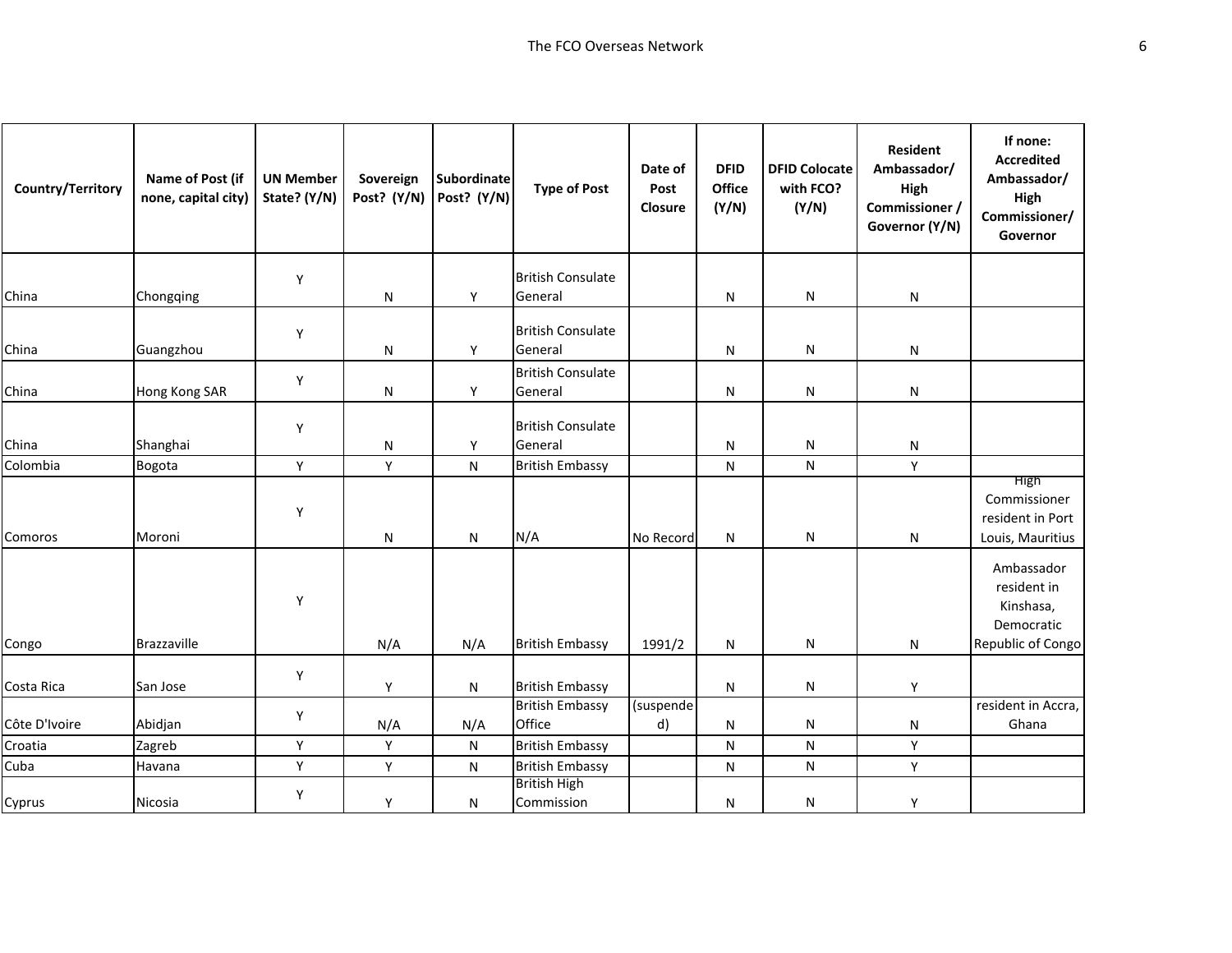| Country/Territory                               | Name of Post (if<br>none, capital city) | <b>UN Member</b><br>State? (Y/N) | Sovereign<br>Post? (Y/N) | <b>Subordinate</b><br>Post? (Y/N) | <b>Type of Post</b>                 | Date of<br>Post<br>Closure | <b>DFID</b><br>Office<br>(Y/N) | <b>DFID Colocate</b><br>with FCO?<br>(Y/N) | <b>Resident</b><br>Ambassador/<br>High<br>Commissioner /<br>Governor (Y/N) | If none:<br><b>Accredited</b><br>Ambassador/<br>High<br>Commissioner/<br>Governor |
|-------------------------------------------------|-----------------------------------------|----------------------------------|--------------------------|-----------------------------------|-------------------------------------|----------------------------|--------------------------------|--------------------------------------------|----------------------------------------------------------------------------|-----------------------------------------------------------------------------------|
| Czech Republic                                  | Prague                                  | Y                                | Y                        | N                                 | <b>British Embassy</b>              |                            | N                              | N                                          | Y                                                                          |                                                                                   |
| <b>Democratic People's</b><br>Republic of Korea | Pyongyang                               | Y                                | Y                        | N                                 | <b>British Embassy</b>              |                            | N                              | ${\sf N}$                                  | Y                                                                          |                                                                                   |
| Democratic Republic<br>of the Congo             | Goma                                    | Υ                                | N                        | Y                                 | <b>British Embassy</b><br>Office    |                            | N                              | ${\sf N}$                                  | N                                                                          |                                                                                   |
| Democratic Republic<br>of the Congo             | Kinshasa                                | Y                                | Y                        | ${\sf N}$                         | <b>British Embassy</b>              |                            | Y                              | Y                                          | Y                                                                          |                                                                                   |
| Denmark                                         | Copenhagen                              | Y                                | Υ                        | ${\sf N}$                         | <b>British Embassy</b>              |                            | N                              | N                                          | Y                                                                          |                                                                                   |
| Djibouti                                        | Djibouti                                | Y                                | N/A                      | N/A                               | N/A                                 | No Record                  | N                              | ${\sf N}$                                  | N                                                                          | Ambassador<br>resident in Addis<br>Ababa, Ethiopia                                |
| Dominica                                        | Roseau                                  | Y                                | N/A                      | N/A                               | N/A                                 | No Record                  | N                              | ${\sf N}$                                  | N                                                                          | <b>High</b><br>Commissioner<br>resident in<br>Bridgetown,<br><b>Barbados</b>      |
| Dominican Republic                              | Santo Domingo                           | Y                                | Y                        | N                                 | <b>British Embassy</b>              |                            | ${\sf N}$                      | ${\sf N}$                                  | Y                                                                          |                                                                                   |
| Ecudaor                                         | Quito                                   | Y                                | Y                        | N                                 | <b>British Embassy</b>              |                            | N                              | N                                          | Y                                                                          |                                                                                   |
| Egypt                                           | Alexandria                              | Y                                | N                        | Υ                                 | <b>British Consulate</b><br>General |                            | N                              | ${\sf N}$                                  | N                                                                          |                                                                                   |
| Egypt                                           | Cairo                                   | Y                                | Y                        | N                                 | <b>British Embassy</b>              |                            | N                              | N                                          | Y                                                                          |                                                                                   |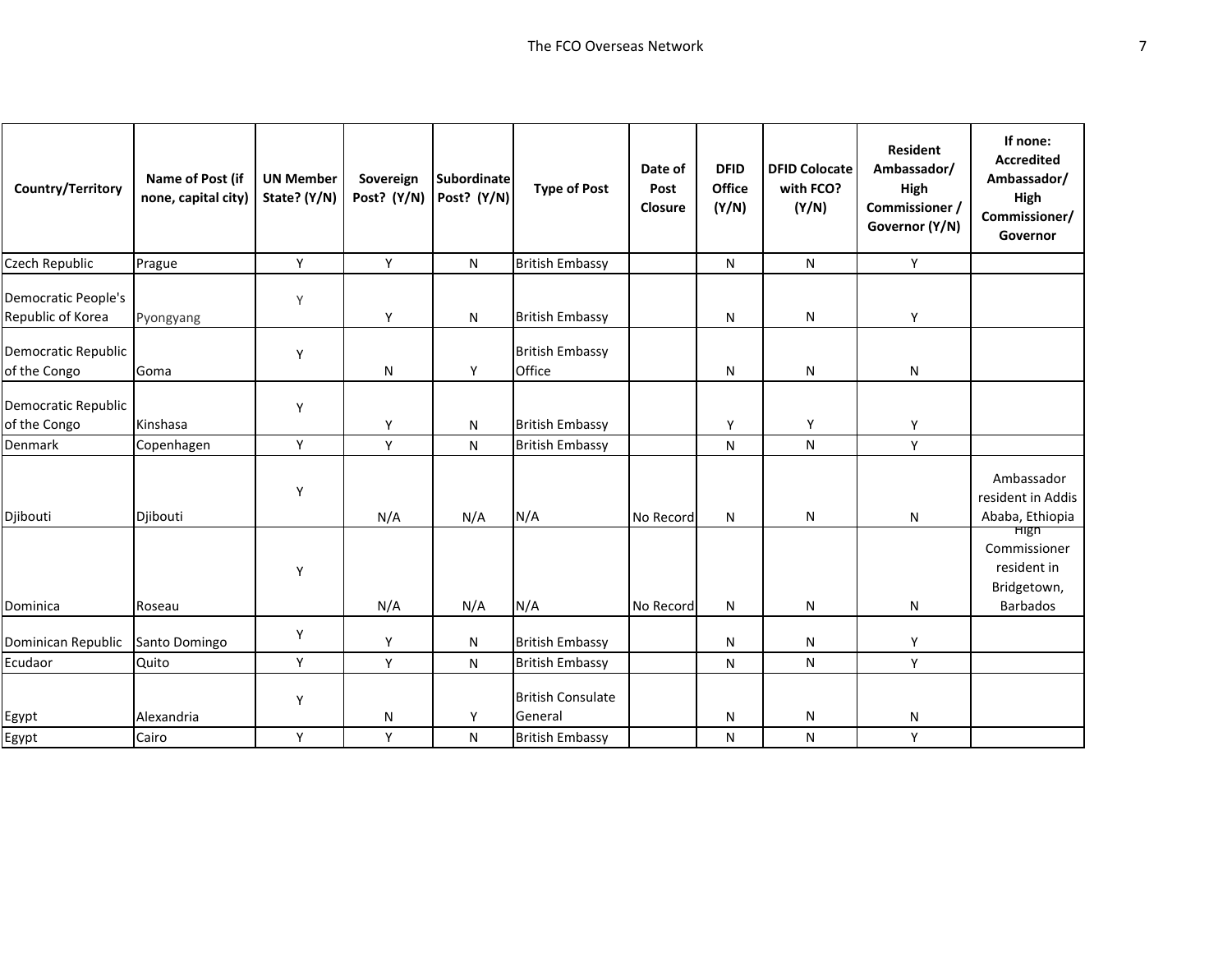| Country/Territory                               | Name of Post (if<br>none, capital city)       | <b>UN Member</b><br>State? (Y/N) | Sovereign<br>Post? (Y/N) | <b>Subordinate</b><br>Post? (Y/N) | <b>Type of Post</b>                         | Date of<br>Post<br>Closure | <b>DFID</b><br><b>Office</b><br>(Y/N) | <b>DFID Colocate</b><br>with FCO?<br>(Y/N) | <b>Resident</b><br>Ambassador/<br>High<br>Commissioner /<br>Governor (Y/N) | If none:<br><b>Accredited</b><br>Ambassador/<br>High<br>Commissioner/<br>Governor |
|-------------------------------------------------|-----------------------------------------------|----------------------------------|--------------------------|-----------------------------------|---------------------------------------------|----------------------------|---------------------------------------|--------------------------------------------|----------------------------------------------------------------------------|-----------------------------------------------------------------------------------|
|                                                 |                                               |                                  |                          |                                   |                                             |                            |                                       |                                            |                                                                            | Ambassador<br>resident in                                                         |
|                                                 |                                               | Y                                |                          |                                   |                                             |                            |                                       |                                            |                                                                            | Guatemala City,                                                                   |
| El Salvador                                     | San Salvador                                  |                                  | N/A                      | N/A                               | N/A                                         | 2003                       | N                                     | N                                          | N                                                                          | Guatemala                                                                         |
|                                                 |                                               | Y                                |                          |                                   |                                             |                            |                                       |                                            |                                                                            | High<br>Commissioner<br>resident in Abuja,                                        |
| <b>Equatorial Guinea</b>                        | Malabo                                        |                                  | N/A                      | N/A                               | N/A                                         | No Record                  | N                                     | N                                          | N                                                                          | Nigeria                                                                           |
| Eritrea                                         | Asmara                                        | Y                                | Y                        | N                                 | <b>British Embassy</b>                      |                            | N                                     | N                                          | Y                                                                          |                                                                                   |
| Estonia                                         | Talinn                                        | Y                                | Υ                        | ${\sf N}$                         | <b>British Embassy</b>                      |                            | ${\sf N}$                             | ${\sf N}$                                  | Υ                                                                          |                                                                                   |
| Ethiopia                                        | Addis Ababa                                   | Y                                | Y                        | ${\sf N}$                         | <b>British Embassy</b>                      |                            | Υ                                     | Y                                          | Y                                                                          |                                                                                   |
| <b>Falkland Islands</b><br>(Overseas Territory) | Stanley                                       | N                                | N                        | N                                 | Governor                                    |                            | N                                     | $\mathsf{N}$                               | Υ                                                                          |                                                                                   |
| Fiji                                            | Suva                                          | Y                                | Y                        | ${\sf N}$                         | <b>British High</b><br>Commission           |                            | N                                     | ${\sf N}$                                  | Y                                                                          |                                                                                   |
| Finland                                         | Helsinki                                      | Y                                | Y                        | N                                 | <b>British Embassy</b>                      |                            | N                                     | N                                          | Υ                                                                          |                                                                                   |
| France                                          | <b>Bordeaux</b>                               | Y                                | N                        | Υ                                 | <b>British Consulate</b>                    |                            | N                                     | N                                          | N                                                                          |                                                                                   |
| France                                          | UK Del to Council<br>of Europe,<br>Strasbourg | Y                                | N                        | ${\sf N}$                         | International<br>Organisation<br>Delegation |                            | N                                     | N                                          | N                                                                          |                                                                                   |
| France                                          | UK Del to OECD,<br>Paris                      | Y                                | N                        | N                                 | International<br>Organisation<br>Delegation |                            | N                                     | N                                          | N                                                                          |                                                                                   |
| France                                          | Lyon                                          | Y                                | N                        | Υ                                 | <b>British Consulate</b>                    |                            | N                                     | N                                          | N                                                                          |                                                                                   |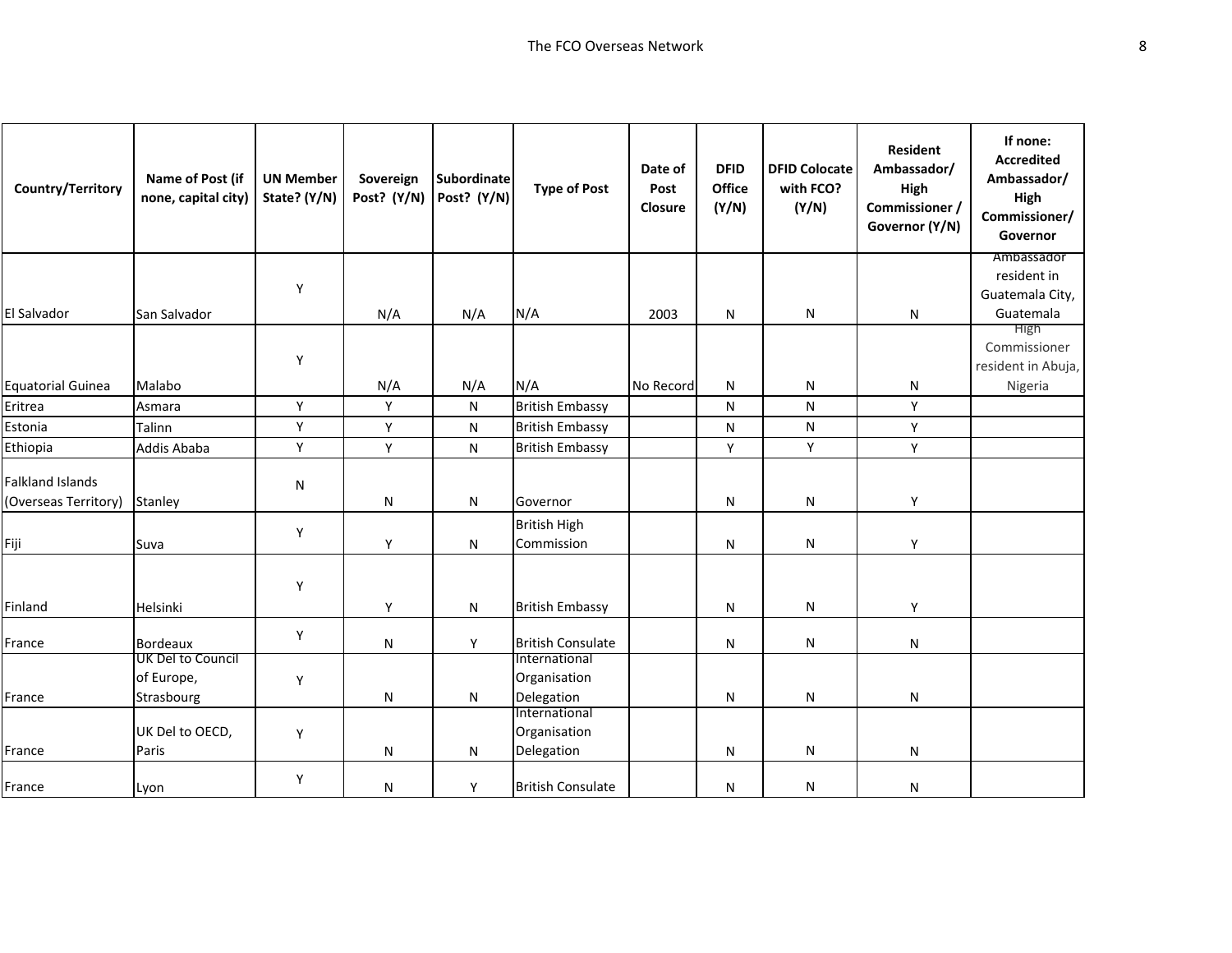| Country/Territory | Name of Post (if<br>none, capital city) | <b>UN Member</b><br>State? (Y/N) | Sovereign<br>Post? (Y/N) | Subordinate<br>Post? (Y/N) | <b>Type of Post</b>                 | Date of<br>Post<br>Closure | <b>DFID</b><br>Office<br>(Y/N) | <b>DFID Colocate</b><br>with FCO?<br>(Y/N) | <b>Resident</b><br>Ambassador/<br>High<br>Commissioner /<br>Governor (Y/N) | If none:<br><b>Accredited</b><br>Ambassador/<br>High<br>Commissioner/<br>Governor |
|-------------------|-----------------------------------------|----------------------------------|--------------------------|----------------------------|-------------------------------------|----------------------------|--------------------------------|--------------------------------------------|----------------------------------------------------------------------------|-----------------------------------------------------------------------------------|
| France            | Marseille                               | Υ                                | N                        | Y                          | <b>British Consulate</b>            |                            | N                              | N                                          | N                                                                          |                                                                                   |
| France            | Paris                                   | Y                                | Υ                        | N                          | <b>British Embassy</b>              |                            | Υ                              | ${\sf N}$                                  | Y                                                                          |                                                                                   |
| France            | Lille                                   | Y                                | N                        | Υ                          | <b>British Consulate</b><br>General |                            | N                              | ${\sf N}$                                  | N                                                                          |                                                                                   |
| Gabon             | Libreville                              | Y                                | N/A                      | N/A                        | <b>British Embassy</b>              | 1991/92                    | N                              | N                                          | N                                                                          | <b>High</b><br>Commissioner<br>resident in<br>Yaounde,<br>Cameroon                |
| Gambia            | Banjul                                  | Y                                | Y                        | N                          | <b>British High</b><br>Commission   |                            | N                              | N                                          | Y                                                                          |                                                                                   |
| Georgia           | <b>Tbilisi</b>                          | Υ                                | Y                        | N                          | <b>British Embassy</b>              |                            | ${\sf N}$                      | N                                          | Y                                                                          |                                                                                   |
| Germany           | <b>Berlin</b>                           | Υ                                | Υ                        | N                          | <b>British Embassy</b>              |                            | N                              | ${\sf N}$                                  | Υ                                                                          |                                                                                   |
| Germany           | <b>Dusseldorf</b>                       | Υ                                | Ν                        | Y                          | <b>British Consulate</b><br>General |                            | N                              | N                                          | N                                                                          |                                                                                   |
| Germany           | Frankfurt                               | Υ                                | N/A                      | N/A                        | <b>British Consulate</b><br>General | 2005                       | N                              | N                                          | N                                                                          |                                                                                   |
| Germany           | Leipzig                                 | Υ                                | N/A                      | N/A                        | <b>British Trade</b><br>Office      | 2005                       | ${\sf N}$                      | N                                          | N                                                                          |                                                                                   |
| Germany           | Hamburg                                 | Υ                                | N/A                      | N/A                        | <b>British Consulate</b><br>General | 2006                       | N                              | N                                          | N                                                                          |                                                                                   |
| Germany           | Munich                                  | Y                                | N                        | Υ                          | <b>British Consulate</b><br>General |                            | N                              | N                                          | N                                                                          |                                                                                   |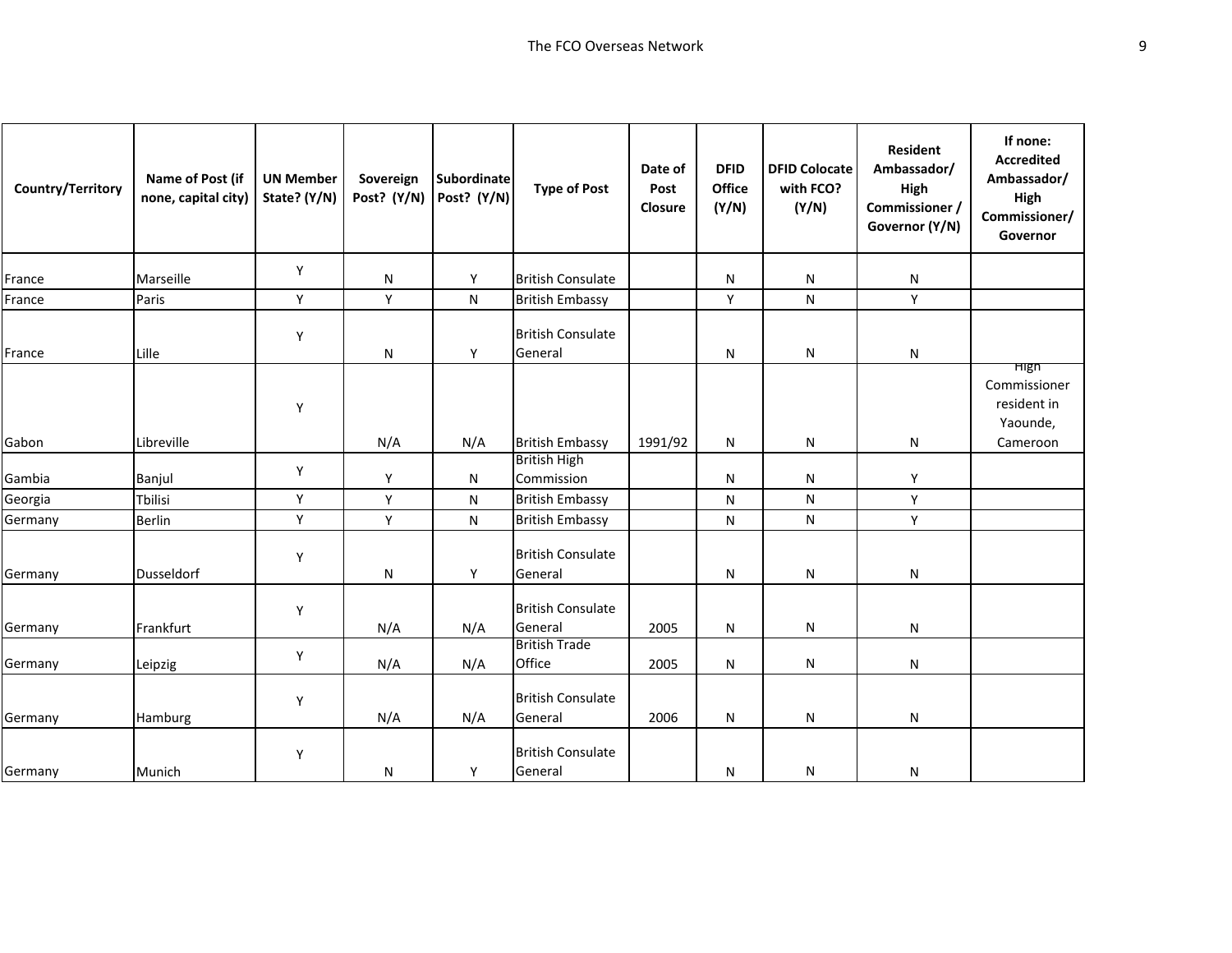| Country/Territory   | Name of Post (if<br>none, capital city) | <b>UN Member</b><br>State? (Y/N) | Sovereign<br>Post? (Y/N) | Subordinate<br>Post? (Y/N) | <b>Type of Post</b>                             | Date of<br>Post<br>Closure | <b>DFID</b><br>Office<br>(Y/N) | <b>DFID Colocate</b><br>with FCO?<br>(Y/N) | <b>Resident</b><br>Ambassador/<br>High<br>Commissioner /<br>Governor (Y/N) | If none:<br><b>Accredited</b><br>Ambassador/<br>High<br>Commissioner/<br>Governor |
|---------------------|-----------------------------------------|----------------------------------|--------------------------|----------------------------|-------------------------------------------------|----------------------------|--------------------------------|--------------------------------------------|----------------------------------------------------------------------------|-----------------------------------------------------------------------------------|
|                     |                                         | Y                                |                          |                            | <b>British Consulate</b>                        |                            |                                |                                            |                                                                            |                                                                                   |
| Germany             | Stuttgart                               |                                  | N/A                      | N/A                        | General                                         | 2006                       | N                              | N                                          | N                                                                          |                                                                                   |
| Ghana               | Accra                                   | Y                                | Υ                        | N                          | <b>British High</b><br>Commission               |                            | Y                              | N                                          | Y                                                                          |                                                                                   |
| Gibraltar (Overseas |                                         | N                                |                          |                            |                                                 |                            |                                |                                            |                                                                            |                                                                                   |
| Territory)          | Gibraltar                               |                                  | N                        | N                          | Governor                                        |                            | N                              | N                                          | N                                                                          |                                                                                   |
| Greece              | Athens                                  | Υ                                | Υ                        | N                          | <b>British Embassy</b><br><b>British Vice</b>   |                            | N                              | ${\sf N}$                                  | Υ                                                                          |                                                                                   |
| Greece              | Corfu                                   | Y                                | ${\sf N}$                | Y                          | Consulate                                       |                            | N                              | N                                          | N                                                                          |                                                                                   |
| Greece              | Heraklion, Crete                        | Υ                                | N                        | Y                          | <b>British Vice</b><br>Consulate                |                            | N                              | N                                          | N                                                                          |                                                                                   |
| Greece              | Zakynthos                               | Y                                | N                        | Y                          | <b>British Vice</b><br>Consulate                |                            | N                              | N                                          | N                                                                          |                                                                                   |
| Greece              | Rhodes                                  | Y                                | N                        | Y                          | <b>British Consulate</b>                        |                            | N                              | N                                          | N                                                                          |                                                                                   |
| Grenada             | Saint George's                          | Υ                                | N/A                      | N/A                        | <b>British High</b><br><b>Commission Office</b> | 2008                       | N                              | N                                          | ${\sf N}$                                                                  | <b>High</b><br>Commissioner<br>resident in<br>Bridgetown,<br><b>Barbados</b>      |
| Guatemala           | Guatemala City                          | Υ                                | Y                        | $\mathsf{N}$               | <b>British Embassy</b>                          |                            | ${\sf N}$                      | N                                          | Y                                                                          |                                                                                   |
| Guinea              | Conakry                                 | Υ                                | Υ                        | N                          | <b>British Embassy</b>                          |                            | N                              | N                                          | Υ                                                                          |                                                                                   |
| Guinea Bissau       | <b>Bissau</b>                           | Y                                | N/A                      | N/A                        | N/A                                             | No Record                  | N                              | N                                          | N                                                                          | Ambassador<br>resident in Dakar,<br>Senegal                                       |
| Guyana              | Georgetown                              | Υ                                | Y                        | N                          | <b>British High</b><br>Commission               |                            | Y                              | Y                                          | Y                                                                          |                                                                                   |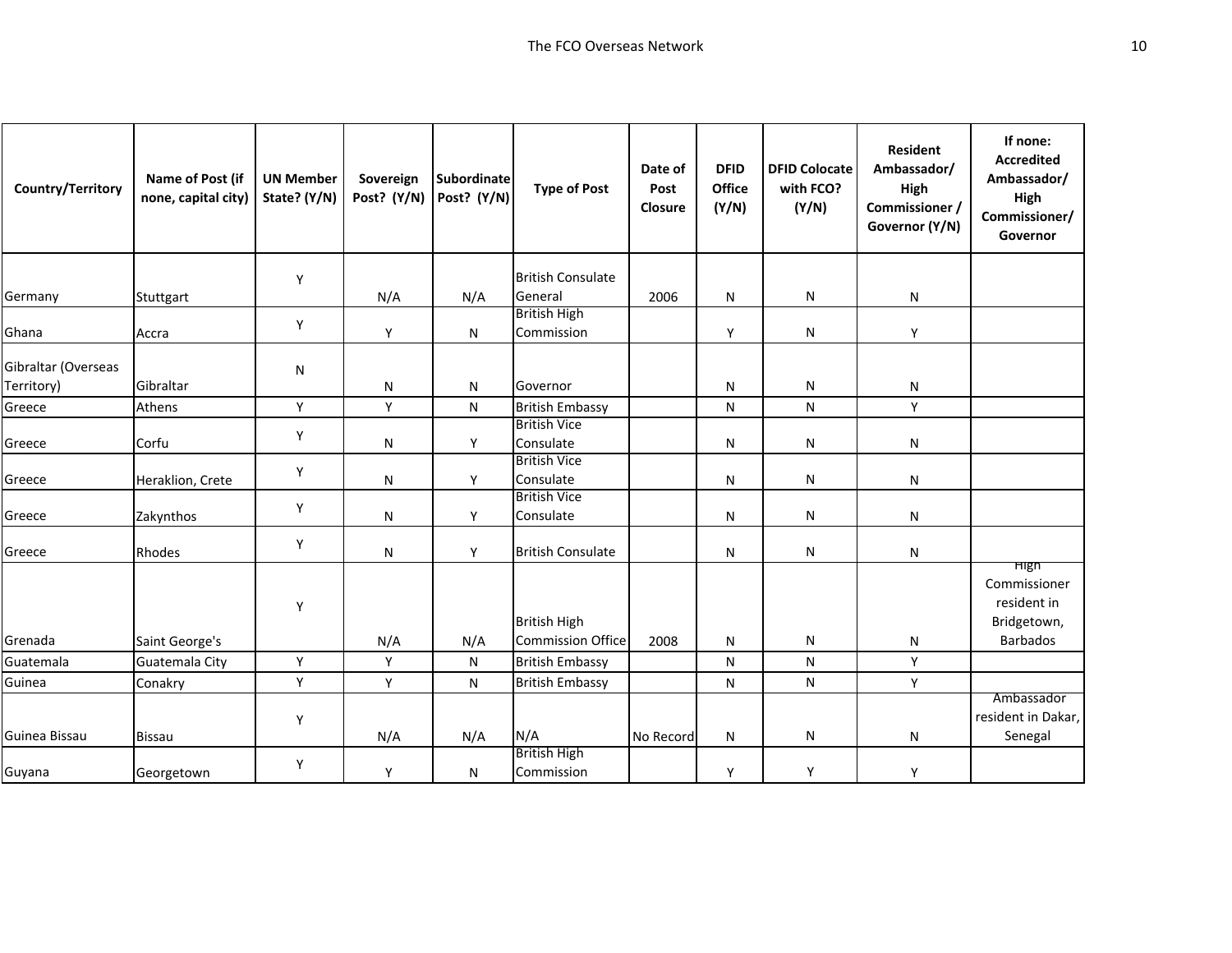| Country/Territory | Name of Post (if<br>none, capital city) | <b>UN Member</b><br>State? (Y/N) | Sovereign<br>Post? (Y/N) | <b>Subordinate</b><br>Post? (Y/N) | <b>Type of Post</b>       | Date of<br>Post<br>Closure | <b>DFID</b><br>Office<br>(Y/N) | <b>DFID Colocate</b><br>with FCO?<br>(Y/N) | <b>Resident</b><br>Ambassador/<br>High<br>Commissioner /<br>Governor (Y/N) | If none:<br><b>Accredited</b><br>Ambassador/<br>High<br>Commissioner/<br>Governor |
|-------------------|-----------------------------------------|----------------------------------|--------------------------|-----------------------------------|---------------------------|----------------------------|--------------------------------|--------------------------------------------|----------------------------------------------------------------------------|-----------------------------------------------------------------------------------|
|                   |                                         |                                  |                          |                                   |                           |                            |                                |                                            |                                                                            | Ampassador<br>resident in Santo                                                   |
|                   |                                         | Υ                                |                          |                                   |                           |                            |                                |                                            |                                                                            | Domingo,                                                                          |
|                   |                                         |                                  |                          |                                   | <b>British Consulate</b>  |                            |                                |                                            |                                                                            | Dominican                                                                         |
| Haiti             | Port au Prince                          |                                  | N/A                      | N/A                               | General                   | 2005                       | N                              | N                                          | N                                                                          | Republic                                                                          |
| <b>Holy See</b>   | Vatican City                            | ${\sf N}$                        | Υ                        | $\mathsf{N}$                      | <b>British Embassy</b>    |                            | N                              | ${\sf N}$                                  | Υ                                                                          |                                                                                   |
|                   |                                         |                                  |                          |                                   |                           |                            |                                |                                            |                                                                            | Ambassador<br>resident in                                                         |
|                   |                                         | Y                                |                          |                                   |                           |                            |                                |                                            |                                                                            | Guatemala City,                                                                   |
| Honduras          | Tegucigalpa                             |                                  | N/A                      | N/A                               | <b>British Embassy</b>    | 2004                       | N                              | N                                          | N                                                                          | Guatemala                                                                         |
| Hungary           | <b>Budapest</b>                         | Υ                                | Y                        | N                                 | <b>British Embassy</b>    |                            | N                              | N                                          | Y                                                                          |                                                                                   |
| Iceland           | Reykjavik                               | Υ                                | Y                        | N                                 | <b>British Embassy</b>    |                            | N                              | N                                          | Y                                                                          |                                                                                   |
|                   |                                         |                                  |                          |                                   | <b>British Trade</b>      |                            |                                |                                            |                                                                            |                                                                                   |
| India             | Ahmedabad                               | Υ                                | N                        | Y                                 | Office                    |                            | N                              | N                                          | N                                                                          |                                                                                   |
|                   |                                         | Υ                                |                          |                                   | Deputy High               |                            |                                |                                            |                                                                            |                                                                                   |
| India             | Bangalore                               |                                  | ${\sf N}$                | Y                                 | Commission<br>Information |                            | N                              | N                                          | N                                                                          |                                                                                   |
| India             | <b>Bhopal</b>                           | Υ                                | N/A                      | N/A                               | Centre                    | 2005                       | Υ                              | N                                          | N                                                                          |                                                                                   |
| India             | Bubaneshwar                             | Υ                                | N/A                      | N/A                               | N/A                       |                            | Υ                              | ${\sf N}$                                  | N                                                                          |                                                                                   |
|                   |                                         |                                  |                          |                                   |                           |                            |                                |                                            |                                                                            |                                                                                   |
|                   |                                         | Υ                                |                          |                                   | <b>British Deputy</b>     |                            |                                |                                            |                                                                            |                                                                                   |
| India             | Chennai                                 |                                  | ${\sf N}$                | Υ                                 | <b>High Commission</b>    |                            | N                              | N                                          | N                                                                          |                                                                                   |
|                   |                                         |                                  |                          |                                   | <b>British Tourist</b>    |                            |                                |                                            |                                                                            |                                                                                   |
| India             | Goa                                     | Υ                                | N                        | Y                                 | Assistance Office         |                            | N                              | N                                          | N                                                                          |                                                                                   |
|                   |                                         |                                  |                          |                                   | <b>British Trade</b>      |                            |                                |                                            |                                                                            |                                                                                   |
| India             | Hyderabad                               | Υ                                | N                        | Y                                 | Office                    |                            | N                              | N                                          | N                                                                          |                                                                                   |
|                   |                                         |                                  |                          |                                   |                           |                            |                                |                                            |                                                                            |                                                                                   |
|                   |                                         | Υ                                |                          |                                   | <b>British Deputy</b>     |                            |                                |                                            |                                                                            |                                                                                   |
| India             | Kolkata                                 |                                  | ${\sf N}$                | Υ                                 | <b>High Commission</b>    |                            | Υ                              | ${\sf N}$                                  | N                                                                          |                                                                                   |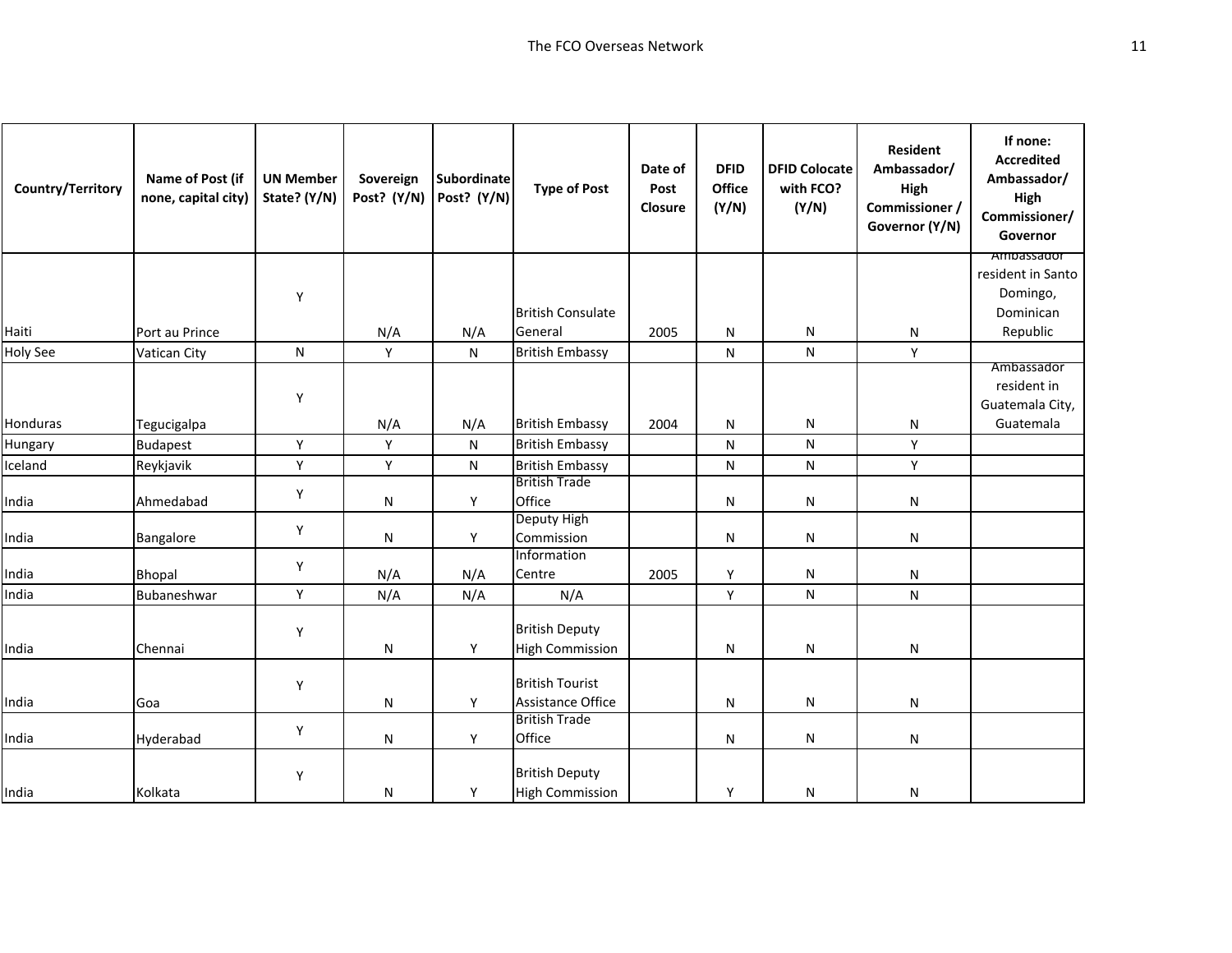| Country/Territory             | Name of Post (if<br>none, capital city) | <b>UN Member</b><br>State? (Y/N) | Sovereign<br>Post? (Y/N) | <b>Subordinate</b><br>Post? (Y/N) | <b>Type of Post</b>                 | Date of<br>Post<br>Closure | <b>DFID</b><br><b>Office</b><br>(Y/N) | <b>DFID Colocate</b><br>with FCO?<br>(Y/N) | <b>Resident</b><br>Ambassador/<br>High<br>Commissioner /<br>Governor (Y/N) | If none:<br><b>Accredited</b><br>Ambassador/<br>High<br>Commissioner/<br>Governor |
|-------------------------------|-----------------------------------------|----------------------------------|--------------------------|-----------------------------------|-------------------------------------|----------------------------|---------------------------------------|--------------------------------------------|----------------------------------------------------------------------------|-----------------------------------------------------------------------------------|
|                               |                                         | Y                                |                          |                                   | <b>British Deputy</b>               |                            |                                       |                                            |                                                                            |                                                                                   |
| India                         | Mumbai                                  |                                  | N                        | Y                                 | <b>High Commission</b>              |                            | N                                     | N                                          | N                                                                          |                                                                                   |
| India                         | Pune                                    | Y                                | Ν                        | Y                                 | <b>British Trade</b><br>Office      |                            | N                                     | N                                          | N                                                                          |                                                                                   |
| India                         | New Delhi                               | Y                                | Y                        | N                                 | <b>British High</b><br>Commission   |                            | Y                                     | N                                          | Y                                                                          |                                                                                   |
| Indonesia                     | Jakarta                                 | Y                                | Y                        | $\mathsf{N}$                      | <b>British Embassy</b>              |                            | Y                                     | ${\sf N}$                                  | Y                                                                          |                                                                                   |
| Iran (Islamic Republic<br>of) | Tehran                                  | Y                                | Y                        | ${\sf N}$                         | <b>British Embassy</b>              |                            | N                                     | $\mathsf{N}$                               | Υ                                                                          |                                                                                   |
| Iraq                          | Baghdad                                 | Y                                | Υ                        | N                                 | <b>British Embassy</b>              |                            | Y                                     | Y                                          | Y                                                                          |                                                                                   |
| Iraq                          | <b>Basra</b>                            | Y                                | N                        | Y                                 | <b>British Embassy</b><br>Office    |                            | N                                     | $\mathsf{N}$                               | N                                                                          |                                                                                   |
| Iraq                          | Erbil                                   | Y                                | N                        | Y                                 | <b>British Embassy</b><br>Office    |                            | N                                     | N                                          | N                                                                          |                                                                                   |
| Ireland                       | Dublin                                  | Y                                | Y                        | N                                 | <b>British Embassy</b>              |                            | N                                     | ${\sf N}$                                  | Y                                                                          |                                                                                   |
| Israel                        | <b>Tel Aviv</b>                         | Y                                | Y                        | N                                 | <b>British Embassy</b>              |                            | N                                     | ${\sf N}$                                  | Y                                                                          |                                                                                   |
| Italy                         | Florence                                | Y                                | N                        | Y                                 | <b>British Consulate</b>            |                            | N                                     | N                                          | N                                                                          |                                                                                   |
| Italy                         | <b>Naples</b>                           | Y                                | N                        | Y                                 | <b>British Consulate</b>            |                            | N                                     | N                                          | N                                                                          |                                                                                   |
| Italy                         | Rome                                    | Y                                | Υ                        | ${\sf N}$                         | <b>British Embassy</b>              |                            | Υ                                     | Y                                          | Y                                                                          |                                                                                   |
| Italy                         | Milan                                   | Y                                | Ν                        | Y                                 | <b>British Consulate</b><br>General |                            | N                                     | N                                          | N                                                                          |                                                                                   |
| Italy                         | Turin                                   | Y                                | N/A                      | N/A                               | <b>British Consulate</b>            | 1995/1996                  | N                                     | N                                          | N                                                                          |                                                                                   |
| Italy                         | Genoa                                   | Y                                | N/A                      | N/A                               | <b>British Consulate</b>            | 1995/1996                  | N                                     | N                                          | N                                                                          |                                                                                   |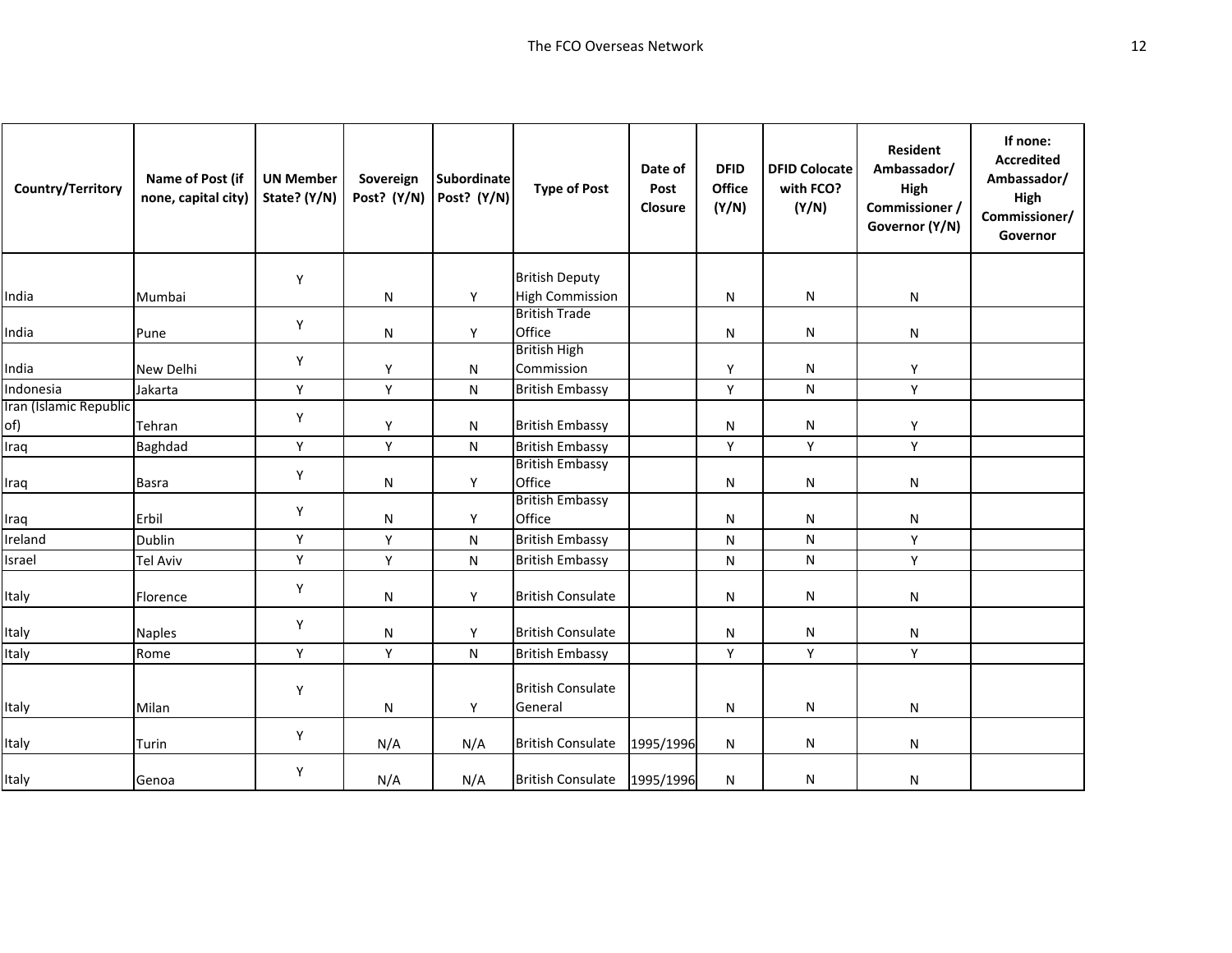| Country/Territory | Name of Post (if<br>none, capital city) | <b>UN Member</b><br>State? (Y/N) | Sovereign<br>Post? (Y/N) | <b>Subordinate</b><br>Post? (Y/N) | <b>Type of Post</b>                             | Date of<br>Post<br>Closure | <b>DFID</b><br>Office<br>(Y/N) | <b>DFID Colocate</b><br>with FCO?<br>(Y/N) | <b>Resident</b><br>Ambassador/<br>High<br>Commissioner /<br>Governor (Y/N) | If none:<br><b>Accredited</b><br>Ambassador/<br>High<br>Commissioner/<br>Governor |
|-------------------|-----------------------------------------|----------------------------------|--------------------------|-----------------------------------|-------------------------------------------------|----------------------------|--------------------------------|--------------------------------------------|----------------------------------------------------------------------------|-----------------------------------------------------------------------------------|
|                   |                                         | Υ                                |                          |                                   | <b>British High</b>                             |                            |                                |                                            |                                                                            |                                                                                   |
| Jamaica           | Kingston                                |                                  | Y                        | N                                 | Commission<br><b>British Trade</b>              |                            | Υ                              | Y                                          | Υ                                                                          |                                                                                   |
| Japan             | Fukuoka                                 | Υ                                | N/A                      | N/A                               | Office                                          | 2005                       | N                              | N                                          | N                                                                          |                                                                                   |
| Japan             | Nagoya                                  | Υ                                | N/A                      | N/A                               | <b>British Consulate</b>                        | 2007                       | N                              | N                                          | N                                                                          |                                                                                   |
| Japan             | Tokyo                                   | Υ                                | Y                        | N                                 | <b>British Embassy</b>                          |                            | N                              | N                                          | Y                                                                          |                                                                                   |
|                   |                                         | Υ                                |                          |                                   | <b>British Consulate</b><br>General             |                            |                                |                                            |                                                                            |                                                                                   |
| Japan             | Osaka                                   |                                  | N                        | Υ                                 |                                                 |                            | N                              | N                                          | N                                                                          |                                                                                   |
| Jordan            | Amman                                   | Y                                | Y                        | N                                 | <b>British Embassy</b>                          |                            | Y                              | Y                                          | Y                                                                          |                                                                                   |
| Kazakhstan        | Astana                                  | Υ                                | Υ                        | N                                 | <b>British Embassy</b>                          |                            | N                              | N                                          | Υ                                                                          |                                                                                   |
| Kazakhstan        | Almaty                                  | Υ                                | N                        | Y                                 | <b>British Embassy</b><br>Office                |                            | N                              | N                                          | N                                                                          |                                                                                   |
| Kazakhstan        | Atyrau                                  | Υ                                | ${\sf N}$                | Y                                 | <b>British Trade</b><br>Office                  |                            | N                              | N                                          | N                                                                          |                                                                                   |
| Kenya             | Nairobi                                 | Υ                                | Y                        | N                                 | <b>British High</b><br>Commission               |                            | Y                              | Υ                                          | Y                                                                          |                                                                                   |
| Kiribati          | Tarawa                                  | Υ                                | N                        | N                                 | <b>British High</b><br><b>Commission Office</b> |                            | N                              | N                                          | N                                                                          | <b>High</b><br>Commissioner<br>resident in Suva,<br>Fiji                          |
| Kiribati          | Tarawa                                  | Υ                                | N/A                      | N/A                               | <b>British High</b><br>Commission               | 2005                       | N                              | N                                          | Y                                                                          |                                                                                   |
| Kosovo            | Pristina                                | N                                | Y                        | ${\sf N}$                         | <b>British Embassy</b>                          |                            | Y                              | ${\sf N}$                                  | Y                                                                          |                                                                                   |
| Kuwait            | Kuwait                                  | Y                                | Y                        | N                                 | <b>British Embassy</b>                          |                            | N                              | N                                          | Y                                                                          |                                                                                   |
|                   |                                         |                                  |                          |                                   |                                                 |                            |                                |                                            |                                                                            | Ambassador                                                                        |
|                   |                                         | Υ                                |                          |                                   |                                                 |                            |                                |                                            |                                                                            | resident in<br>Astana,                                                            |
| Kyrgyzstan        | <b>Bishkek</b>                          |                                  | N/A                      | N/A                               | N/A                                             | No Record                  | Υ                              | N                                          | N                                                                          | Kazakhstan                                                                        |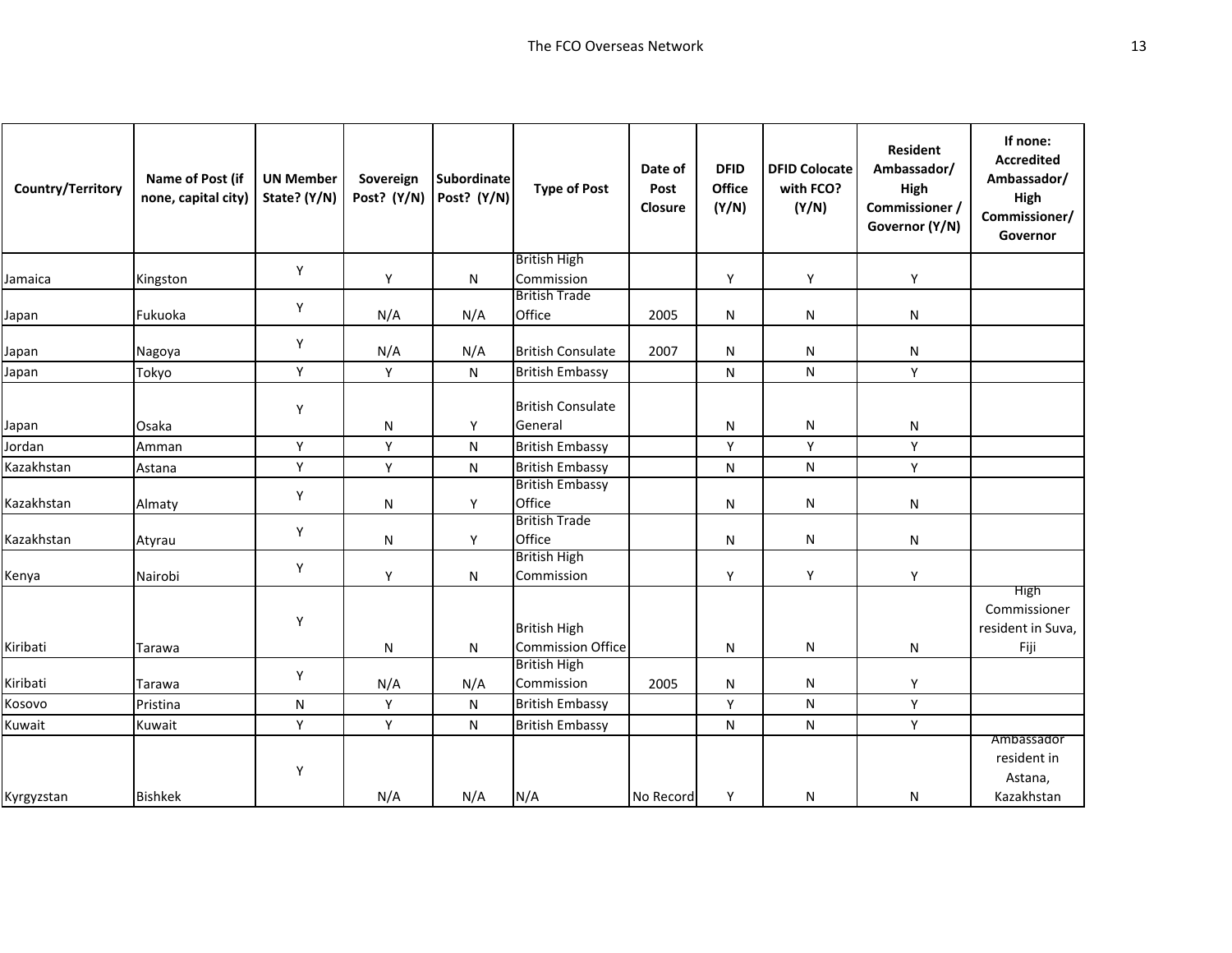| Country/Territory             | Name of Post (if<br>none, capital city) | <b>UN Member</b><br>State? (Y/N) | Sovereign<br>Post? (Y/N) | <b>Subordinate</b><br>Post? (Y/N) | <b>Type of Post</b>                 | Date of<br>Post<br>Closure | <b>DFID</b><br>Office<br>(Y/N) | <b>DFID Colocate</b><br>with FCO?<br>(Y/N) | <b>Resident</b><br>Ambassador/<br>High<br>Commissioner /<br>Governor (Y/N) | If none:<br><b>Accredited</b><br>Ambassador/<br>High<br>Commissioner/<br>Governor |
|-------------------------------|-----------------------------------------|----------------------------------|--------------------------|-----------------------------------|-------------------------------------|----------------------------|--------------------------------|--------------------------------------------|----------------------------------------------------------------------------|-----------------------------------------------------------------------------------|
|                               |                                         |                                  |                          |                                   |                                     |                            |                                |                                            |                                                                            | Ambassador                                                                        |
| Lao People's                  |                                         | Y                                |                          |                                   | <b>British Trade</b>                |                            |                                |                                            |                                                                            | resident in                                                                       |
| Democratic Republic Vientiane |                                         |                                  | N/A                      | N/A                               | Office                              | 2005                       | N                              | N                                          | N                                                                          | Bangkok, Thailand                                                                 |
| Latvia                        | Riga                                    | Υ                                | Y                        | $\mathsf{N}$                      | <b>British Embassy</b>              |                            | ${\sf N}$                      | N                                          | Υ                                                                          |                                                                                   |
| Lebanon                       | Beirut                                  | Y                                | Y                        | N                                 | <b>British Embassy</b>              |                            | N                              | N                                          | Y                                                                          |                                                                                   |
| Lesotho                       | Maseru                                  | Y                                | N/A                      | N/A                               | <b>British High</b><br>Commission   | 2005                       | N                              | N                                          | N                                                                          | <b>High</b><br>Commissioner<br>resident in<br>Pretoria, South<br>Africa           |
|                               |                                         | Y                                |                          |                                   | Political Office (US                |                            |                                |                                            |                                                                            | <b>High</b><br>Commissioner<br>resident in<br>Freetown, Sierra                    |
| Liberia                       | Monrovia                                |                                  | N                        | N                                 | Embassy Implant)                    |                            | N                              | N                                          | N                                                                          | Leone                                                                             |
| Liberia                       | Monrovia                                | Υ                                | N/A                      | N/A                               | <b>British Embassy</b>              | 1990/1991                  | N                              | N                                          | Y                                                                          |                                                                                   |
| Libyan Arab<br>Jamahiriya     | Tripoli                                 | Υ                                | Y                        | N                                 | <b>British Embassy</b>              |                            | N                              | N                                          | Y                                                                          |                                                                                   |
| Liechtenstein                 | Vaduz                                   | Y                                | N/A                      | N/A                               | N/A                                 | No Record                  | N                              | N                                          | N                                                                          | resident in Berne,<br>Switzerland                                                 |
| Lithuania                     | Vilnius                                 | Y                                | Y                        | N                                 | <b>British Embassy</b>              |                            | N                              | N                                          | Y                                                                          |                                                                                   |
| Luxembourg                    | Luxembourg                              | Υ                                | Y                        | N                                 | <b>British Embassy</b>              |                            | N                              | N                                          | Υ                                                                          |                                                                                   |
| Madagascar                    | Antananarivo                            | Υ                                | N/A                      | N/A                               | <b>British Embassy</b>              | 2005                       | N                              | N                                          | Υ                                                                          |                                                                                   |
| Madagascar                    | Antananarivo                            | Y                                | N                        | N                                 | <b>British Interests</b><br>Section |                            | N                              | N                                          | N                                                                          | Ambassador<br>resident in Port<br>Louis                                           |
| Malawi                        | Lilongwe                                | Y                                | Υ                        | N                                 | <b>British High</b><br>Commission   |                            | Υ                              | Y                                          | Y                                                                          |                                                                                   |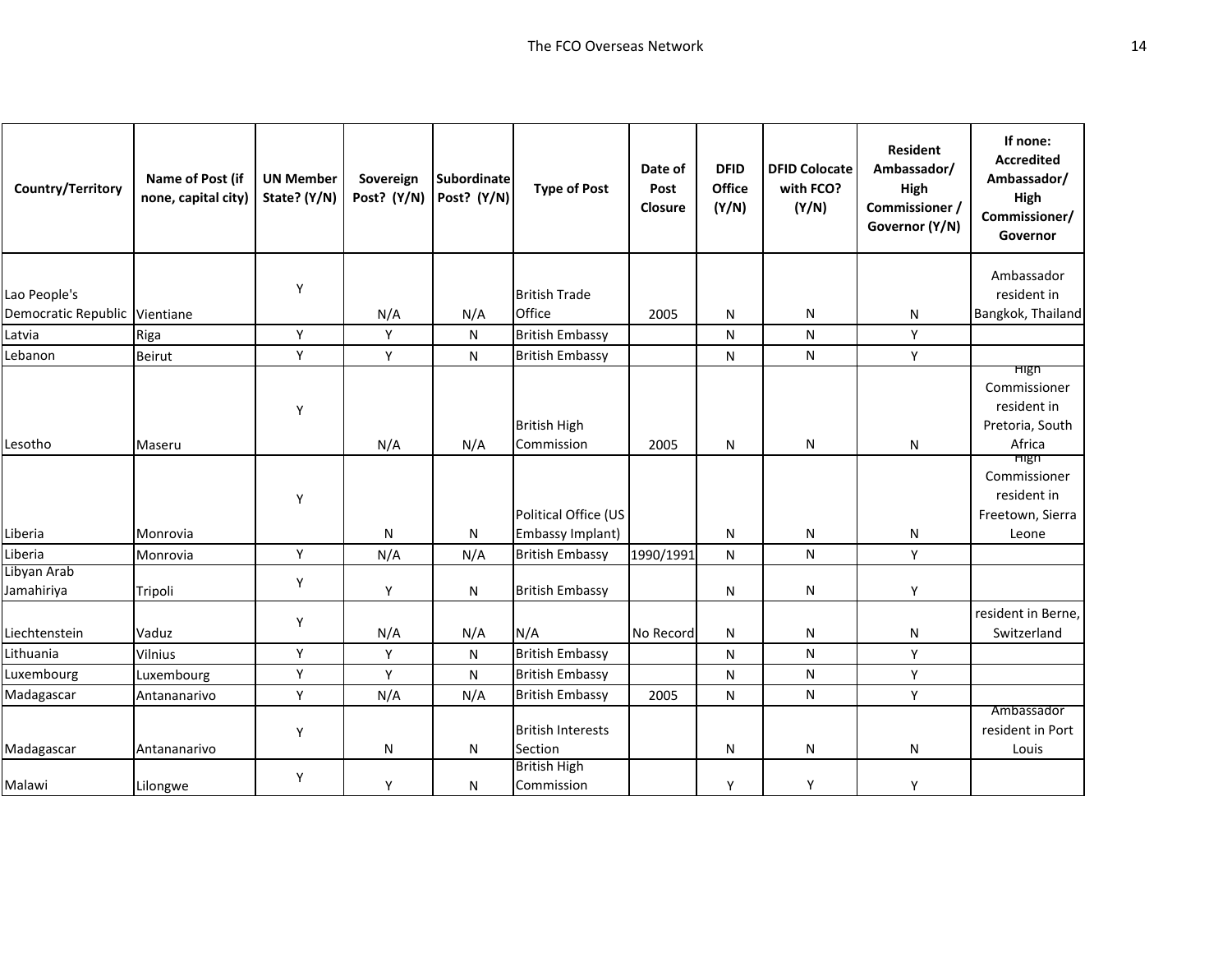| Country/Territory       | Name of Post (if<br>none, capital city) | <b>UN Member</b><br>State? (Y/N) | Sovereign<br>Post? (Y/N) | Subordinate<br>Post? (Y/N) | <b>Type of Post</b>                              | Date of<br>Post<br>Closure | <b>DFID</b><br>Office<br>(Y/N) | <b>DFID Colocate</b><br>with FCO?<br>(Y/N) | <b>Resident</b><br>Ambassador/<br>High<br>Commissioner /<br>Governor (Y/N) | If none:<br><b>Accredited</b><br>Ambassador/<br>High<br>Commissioner/<br>Governor |
|-------------------------|-----------------------------------------|----------------------------------|--------------------------|----------------------------|--------------------------------------------------|----------------------------|--------------------------------|--------------------------------------------|----------------------------------------------------------------------------|-----------------------------------------------------------------------------------|
|                         |                                         | Y                                |                          |                            | <b>British High</b>                              |                            |                                |                                            |                                                                            |                                                                                   |
| Malaysia                | Kuala Lumpur                            |                                  | Y                        | N                          | Commission                                       |                            | N                              | ${\sf N}$                                  | Y                                                                          |                                                                                   |
| Malaysia                | <b>Kuching</b>                          | Y                                | N/A                      | N/A                        | <b>British Consulate</b>                         | 1998                       | N                              | ${\sf N}$                                  | N                                                                          |                                                                                   |
| <b>Maldives</b>         | Male                                    | Y                                | N/A                      | N/A                        | N/A                                              | No Record                  | N                              | ${\sf N}$                                  | N                                                                          | High<br>Commissioner<br>resident in<br>Colombo, Sri<br>Lanka                      |
| Mali                    | Bamako                                  | Υ                                | Y                        | N                          | <b>British Embassy</b>                           |                            | N                              | N                                          | Y                                                                          |                                                                                   |
| Malta                   | Valletta                                | Υ                                | Y                        | N                          | <b>British High</b><br>Commission                |                            | N                              | N                                          | Y                                                                          |                                                                                   |
| <b>Marshall Islands</b> | Majuro                                  | Υ                                | N/A                      | N/A                        | N/A                                              | No Record                  | N                              | ${\sf N}$                                  | N                                                                          | Ambassador<br>resident in<br>Manila, the<br>Philippines                           |
| Mauritania              | Nouakchott                              | Υ                                | N                        | ${\sf N}$                  | Implant in EC<br>Delegation<br>(Laptop diplomat) |                            | N                              | ${\sf N}$                                  | N                                                                          | Ambassador<br>resident in Rabat,<br>Morocco                                       |
| <b>Mauritius</b>        | Port Louis                              | Y                                | Y                        | N                          | <b>British High</b><br>Commission                |                            | N                              | N                                          | Y                                                                          |                                                                                   |
| Mexico                  | Guadalajara                             | Υ                                | ${\sf N}$                | Y                          | <b>British Trade</b><br>Office                   |                            | N                              | ${\sf N}$                                  | N                                                                          |                                                                                   |
| Mexico                  | Monterrey                               | Y                                | N                        | Y                          | <b>British Trade</b><br>Office                   |                            | N                              | ${\sf N}$                                  | N                                                                          |                                                                                   |
| Mexico                  | Tijuana                                 | Y                                | N                        | Y                          | <b>British Trade</b><br>Office                   |                            | N                              | N                                          | N                                                                          |                                                                                   |
| Mexico                  | <b>Mexico City</b>                      | Υ                                | Y                        | ${\sf N}$                  | <b>British Embassy</b>                           |                            | N                              | ${\sf N}$                                  | Y                                                                          |                                                                                   |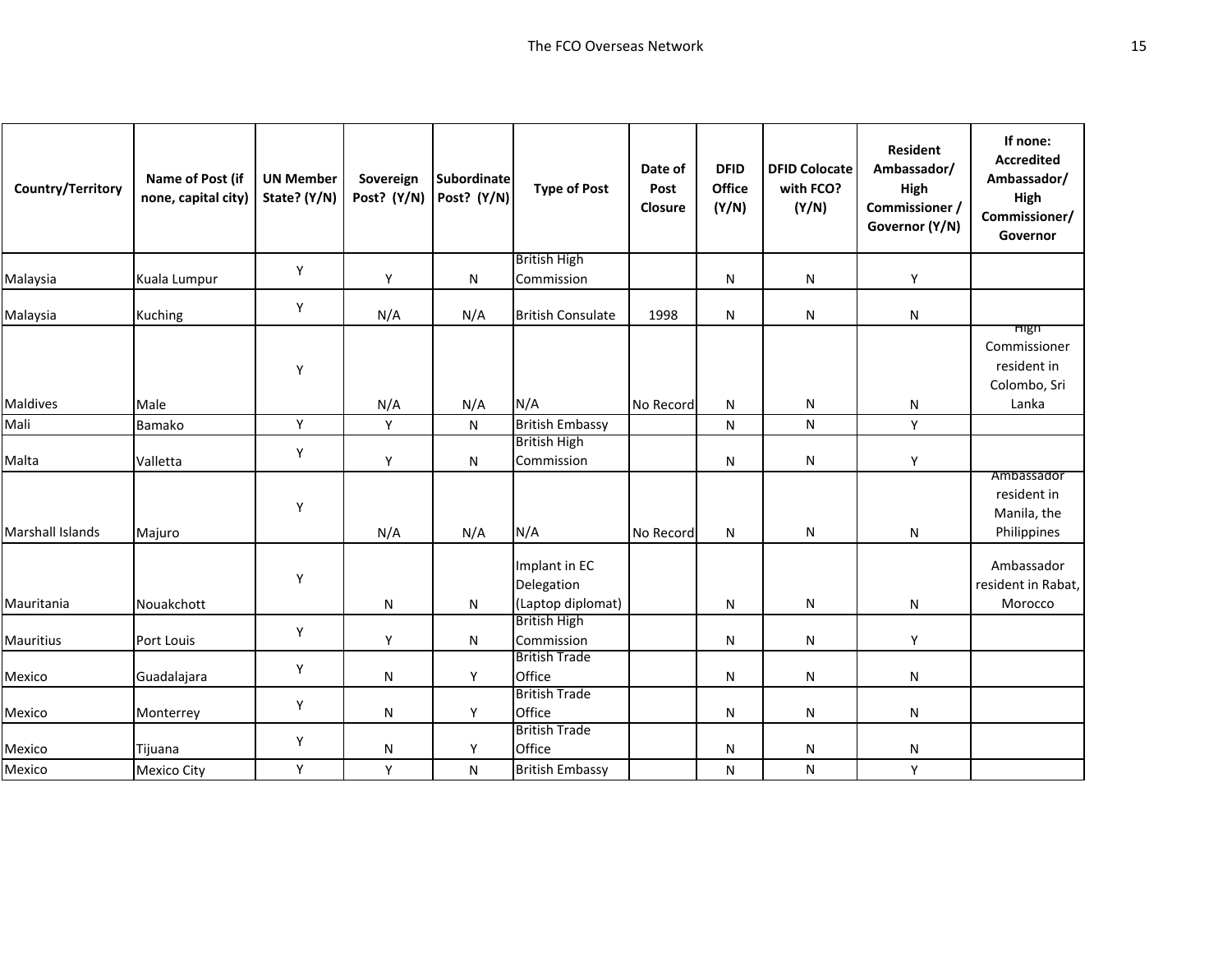| <b>Country/Territory</b>           | Name of Post (if<br>none, capital city) | <b>UN Member</b><br>State? (Y/N) | Sovereign<br>Post? (Y/N) | Subordinate<br>Post? (Y/N) | <b>Type of Post</b>                 | Date of<br>Post<br>Closure | <b>DFID</b><br>Office<br>(Y/N) | <b>DFID Colocate</b><br>with FCO?<br>(Y/N) | <b>Resident</b><br>Ambassador/<br>High<br>Commissioner /<br>Governor (Y/N) | If none:<br><b>Accredited</b><br>Ambassador/<br>High<br>Commissioner/<br>Governor |
|------------------------------------|-----------------------------------------|----------------------------------|--------------------------|----------------------------|-------------------------------------|----------------------------|--------------------------------|--------------------------------------------|----------------------------------------------------------------------------|-----------------------------------------------------------------------------------|
|                                    |                                         |                                  |                          |                            |                                     |                            |                                |                                            |                                                                            | Ambassador                                                                        |
| Micronesia,                        |                                         | Y                                |                          |                            |                                     |                            |                                |                                            |                                                                            | resident in<br>Manila, the                                                        |
| <b>Federated States of</b>         | Palikir                                 |                                  | N/A                      | N/A                        | N/A                                 | No Record                  | ${\sf N}$                      | N                                          | N                                                                          | Philippines                                                                       |
|                                    |                                         |                                  |                          |                            |                                     |                            |                                |                                            |                                                                            | Ambassador                                                                        |
|                                    |                                         | Y                                |                          |                            |                                     |                            |                                |                                            |                                                                            | resident in Paris,                                                                |
| Monaco                             | Monaco                                  |                                  | N/A                      | N/A                        | N/A                                 | No Record                  | N                              | N                                          | N                                                                          | France                                                                            |
| Mongolia                           | Ulaanbaatar                             | Y                                | Y                        | N                          | <b>British Embassy</b>              |                            | N                              | N                                          | Υ                                                                          |                                                                                   |
| Montenegro                         | Podgorica                               | Y                                | Y                        | N                          | <b>British Embassy</b>              |                            |                                |                                            | Y                                                                          |                                                                                   |
| Montserrat<br>(Overseas Territory) | <b>Brades</b>                           | N                                | ${\sf N}$                | N                          | Governor                            |                            | N                              | N                                          | Υ                                                                          |                                                                                   |
| Montserrat<br>(Overseas Territory) | Manjack                                 | N                                | N/A                      | N/A                        | N/A                                 |                            | Y                              | N                                          | N                                                                          |                                                                                   |
| Morocco                            | Casablanca                              | Y                                | N                        | Υ                          | <b>British Consulate</b><br>General |                            | N                              | N                                          | N                                                                          |                                                                                   |
| Morocco                            | Rabat                                   | Υ                                | Υ                        | N                          | <b>British Embassy</b>              |                            | N                              | ${\sf N}$                                  | Y                                                                          |                                                                                   |
| Morocco                            | Tangier                                 | Υ                                | N                        | Y                          | <b>British Consulate</b>            |                            | N                              | N                                          | N                                                                          |                                                                                   |
| Mozambique                         | Maputo                                  | Y                                | Y                        | N                          | <b>British High</b><br>Commission   |                            | Y                              | N                                          | Y                                                                          |                                                                                   |
| Myanmar / Burma                    | Yangon / Rangoon                        | Y                                | Y                        | N                          | <b>British Embassy</b>              |                            | Y                              | Y                                          | Y                                                                          |                                                                                   |
| Namibia                            | Windhoek                                | Υ                                | Υ                        | N                          | <b>British High</b><br>Commission   |                            | N                              | N                                          | Y                                                                          |                                                                                   |
| Nauru                              |                                         | Υ                                | N/A                      | N/A                        | N/A                                 | No Record                  | N                              | N                                          |                                                                            | <b>High</b><br>Commissioner<br>resident in Suva,<br>Fiji                          |
|                                    | Yaren                                   |                                  |                          |                            |                                     |                            |                                |                                            | N                                                                          |                                                                                   |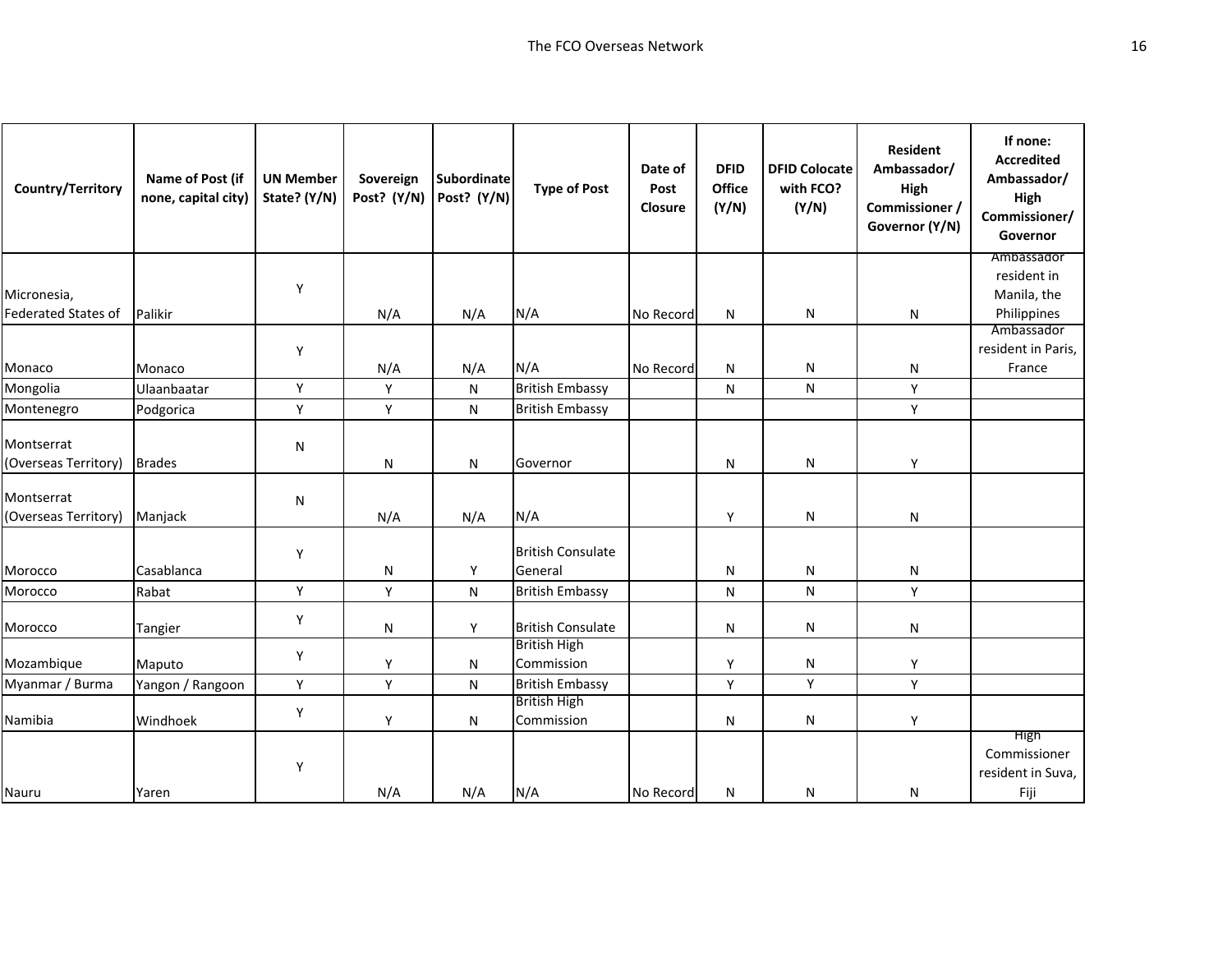| Country/Territory | Name of Post (if<br>none, capital city) | <b>UN Member</b><br>State? (Y/N) | Sovereign<br>Post? (Y/N) | <b>Subordinate</b><br>Post? (Y/N) | <b>Type of Post</b>                             | Date of<br>Post<br>Closure | <b>DFID</b><br>Office<br>(Y/N) | <b>DFID Colocate</b><br>with FCO?<br>(Y/N) | <b>Resident</b><br>Ambassador/<br>High<br>Commissioner /<br>Governor (Y/N) | If none:<br><b>Accredited</b><br>Ambassador/<br>High<br>Commissioner/<br>Governor |
|-------------------|-----------------------------------------|----------------------------------|--------------------------|-----------------------------------|-------------------------------------------------|----------------------------|--------------------------------|--------------------------------------------|----------------------------------------------------------------------------|-----------------------------------------------------------------------------------|
| Nepal             | Kathmandu                               | Υ                                | Y                        | $\mathsf{N}$                      | <b>British Embassy</b>                          |                            | Y                              | ${\sf N}$                                  | Y                                                                          |                                                                                   |
| Netherlands       | Amsterdam                               | Y                                | N                        | Y                                 | <b>British Consulate</b><br>General             |                            | N                              | N                                          | N                                                                          |                                                                                   |
| Netherlands       | The Hague                               | Y                                | Y                        | N                                 | <b>British Embassy</b>                          |                            | N                              | N                                          | Y                                                                          |                                                                                   |
| New Zealand       | Wellington                              | Υ                                | Υ                        | N                                 | <b>British High</b><br>Commission               |                            | N                              | N                                          | Υ                                                                          |                                                                                   |
| New Zealand       | Auckland                                | Υ                                | N                        | Υ                                 | <b>British Consulate</b><br>General             |                            | N                              | N                                          | ${\sf N}$                                                                  |                                                                                   |
| Nicaragua         | Managua                                 | Y                                | N/A                      | N/A                               | <b>British Embassy</b>                          | 2004                       | N                              | N                                          | N                                                                          | Ambassador<br>resident in san<br>Jose, Costa Rica                                 |
| Niger             | Niamey                                  | Υ                                | N/A                      | N/A                               | N/A                                             | No Record                  | N                              | N                                          | N                                                                          | Ambassador<br>resident in Accra,<br>Ghana                                         |
| Nigeria           | Abuja                                   | Υ                                | Y                        | N                                 | <b>British High</b><br>Commission               |                            | Y                              | N                                          | Y                                                                          |                                                                                   |
| Nigeria           | Enugu                                   | Y                                | N/A                      | N/A                               | N/A                                             |                            | Y                              | $\mathsf{N}$                               | N                                                                          |                                                                                   |
| Nigeria           | Kano                                    | Υ                                | N/A                      | N/A                               | N/A                                             |                            | Υ                              | ${\sf N}$                                  | ${\sf N}$                                                                  |                                                                                   |
| Nigeria           | Kaduna                                  | Υ                                | N                        | Y                                 | <b>British Liaison</b><br>Office                |                            | N                              | $\mathsf{N}$                               | N                                                                          |                                                                                   |
| Nigeria           | Lagos                                   | Υ                                | N                        | Y                                 | <b>British Deputy</b><br><b>High Commission</b> |                            | Υ                              | Y                                          | Υ                                                                          |                                                                                   |
| Nigeria           | Port Harcourt                           | Υ                                | N                        | Y                                 | <b>British Liaison</b><br>Office                |                            | N                              | N                                          | N                                                                          |                                                                                   |
| Norway            | Oslo                                    | Υ                                | Υ                        | N                                 | <b>British Embassy</b>                          |                            | N                              | N                                          | Y                                                                          |                                                                                   |
| Norway            | Bergen                                  | Υ                                | N                        | Υ                                 | Honorary<br>Consulate                           |                            | N                              | N                                          | N                                                                          |                                                                                   |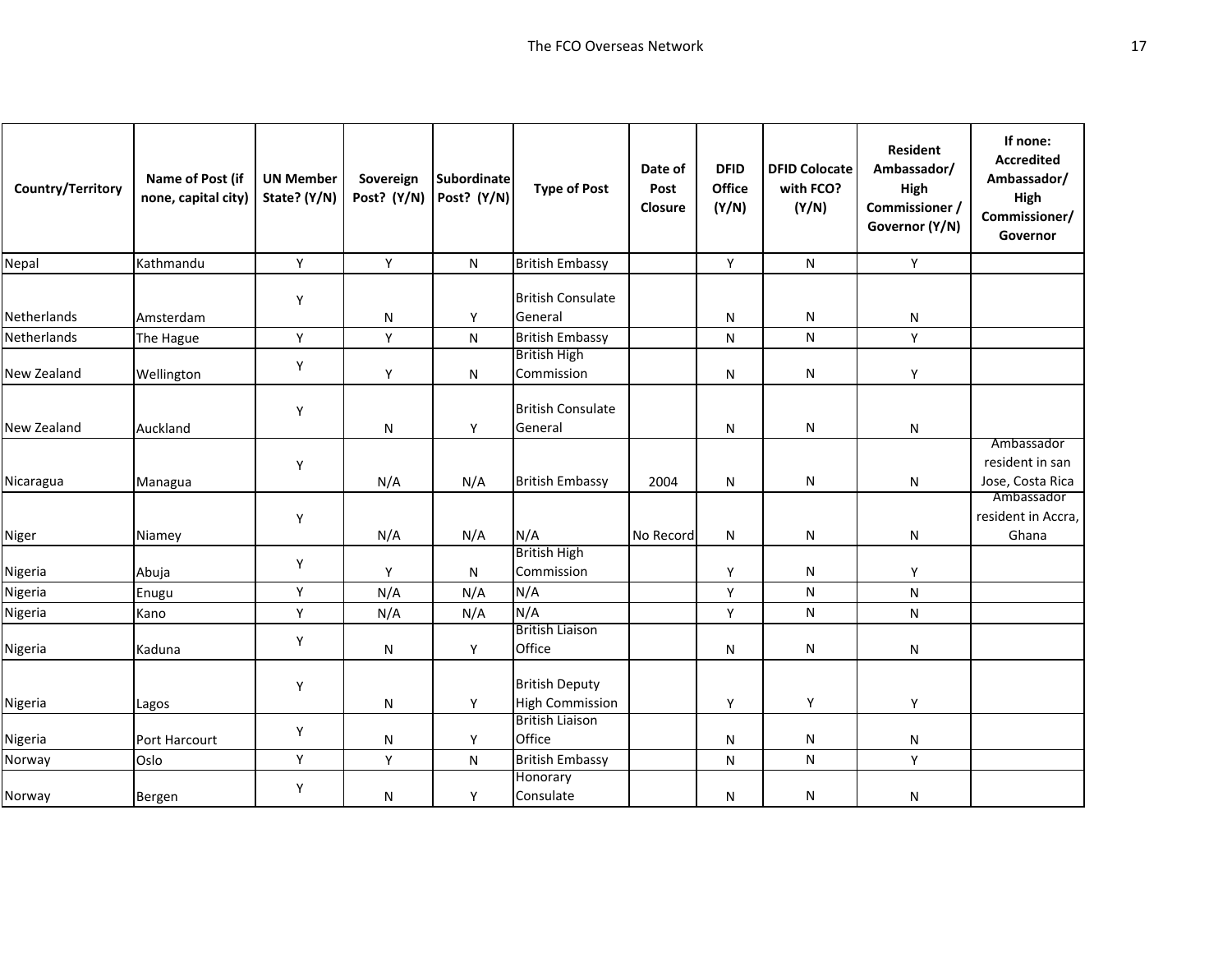| Country/Territory                | Name of Post (if<br>none, capital city) | <b>UN Member</b><br>State? (Y/N) | Sovereign<br>Post? (Y/N) | Subordinate<br>Post? (Y/N) | <b>Type of Post</b>                             | Date of<br>Post<br>Closure | <b>DFID</b><br>Office<br>(Y/N) | <b>DFID Colocate</b><br>with FCO?<br>(Y/N) | <b>Resident</b><br>Ambassador/<br>High<br>Commissioner /<br>Governor (Y/N) | If none:<br><b>Accredited</b><br>Ambassador/<br>High<br>Commissioner/<br>Governor |
|----------------------------------|-----------------------------------------|----------------------------------|--------------------------|----------------------------|-------------------------------------------------|----------------------------|--------------------------------|--------------------------------------------|----------------------------------------------------------------------------|-----------------------------------------------------------------------------------|
| Oman                             | Muscat                                  | Y                                | Y                        | N                          | <b>British Embassy</b>                          |                            | N                              | ${\sf N}$                                  | Y                                                                          |                                                                                   |
| Pakistan                         | Islamabad                               | Υ                                | Y                        | ${\sf N}$                  | <b>British High</b><br>Commission               |                            | Y                              | Y                                          | Y                                                                          |                                                                                   |
| Pakistan                         | Karachi                                 | Y                                | N                        | Y                          | <b>British Deputy</b><br><b>High Commission</b> |                            | N                              | ${\sf N}$                                  | N                                                                          |                                                                                   |
| Pakistan                         | Lahore                                  | Υ                                | N                        | Υ                          | <b>British Trade</b><br>Office                  |                            | N                              | ${\sf N}$                                  | N                                                                          |                                                                                   |
| Palau                            | Melekeok                                | Υ                                | N/A                      | N/A                        | N/A                                             | No Record                  | N                              | ${\sf N}$                                  | N                                                                          | Ambassador<br>resident in<br>Manila, the<br>Philippines                           |
| Palestinian<br>Territories       | Gaza                                    | N                                | N                        | Y                          | <b>British Information</b><br>Services Office   |                            | N                              | N                                          | N                                                                          |                                                                                   |
| Final status to be<br>determined | Jerusalem                               | N                                | N                        | Υ                          | <b>British Consulate</b><br>General             |                            | Y                              | ${\sf N}$                                  | N                                                                          |                                                                                   |
| Panama                           | Panama City                             | Y                                | Y                        | N                          | <b>British Embassy</b>                          |                            | N                              | ${\sf N}$                                  | Y                                                                          |                                                                                   |
| Papua New Guinea                 | Port Moresby                            | Y                                | Υ                        | N                          | <b>British High</b><br>Commission               |                            | N                              | ${\sf N}$                                  | Y                                                                          |                                                                                   |
| Paraguay                         | Asuncion                                | Υ                                | N/A                      | N/A                        | <b>British Embassy</b>                          | 2005                       | N                              | ${\sf N}$                                  | N                                                                          | Ambassador<br>resident in<br>Buenos Aires,<br>Argentina                           |
| Peru                             | Lima                                    | Y                                | Y                        | N                          | <b>British Embassy</b>                          |                            | N                              | N                                          | Y                                                                          |                                                                                   |
| Philippines                      | Manila                                  | Υ                                | Y                        | N                          | <b>British Embassy</b>                          |                            | N                              | N                                          | Y                                                                          |                                                                                   |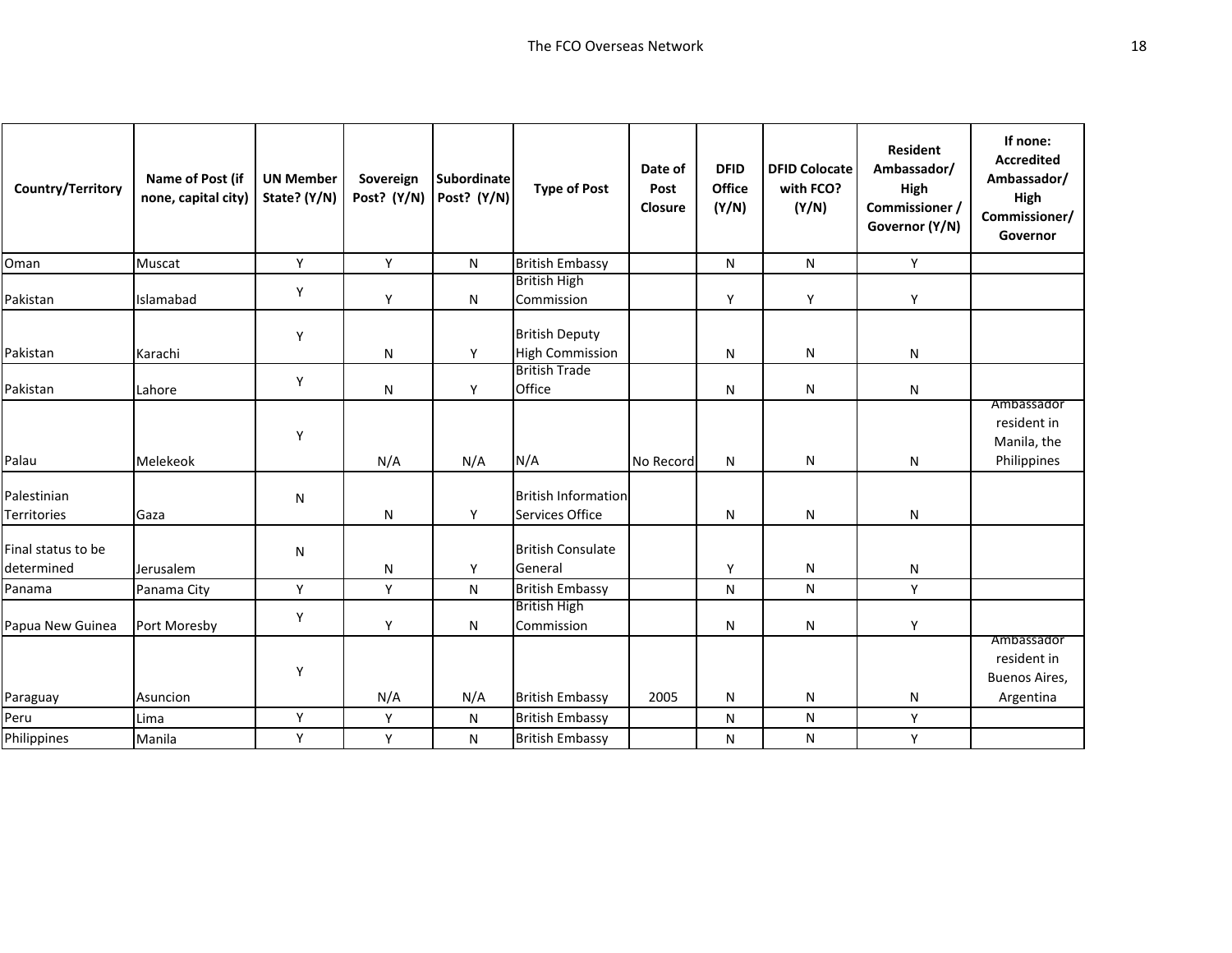| Country/Territory              | Name of Post (if<br>none, capital city) | <b>UN Member</b><br>State? (Y/N) | Sovereign<br>Post? (Y/N) | <b>Subordinate</b><br>Post? (Y/N) | <b>Type of Post</b>            | Date of<br>Post<br>Closure | <b>DFID</b><br>Office<br>(Y/N) | <b>DFID Colocate</b><br>with FCO?<br>(Y/N) | <b>Resident</b><br>Ambassador/<br>High<br>Commissioner /<br>Governor (Y/N) | If none:<br><b>Accredited</b><br>Ambassador/<br>High<br>Commissioner/<br>Governor |
|--------------------------------|-----------------------------------------|----------------------------------|--------------------------|-----------------------------------|--------------------------------|----------------------------|--------------------------------|--------------------------------------------|----------------------------------------------------------------------------|-----------------------------------------------------------------------------------|
|                                |                                         |                                  |                          |                                   |                                |                            |                                |                                            |                                                                            | <b>High</b><br>Commissioner                                                       |
|                                |                                         | N                                |                          |                                   |                                |                            |                                |                                            |                                                                            | resident in                                                                       |
| Pitcairn Islands               |                                         |                                  |                          |                                   | Resident                       |                            |                                |                                            |                                                                            | Wellington, New                                                                   |
| (Overseas Territory)           | Adamstown                               |                                  | N                        | N                                 | Representative                 |                            | N                              | N                                          | N                                                                          | Zealand                                                                           |
|                                |                                         | Υ                                |                          |                                   |                                |                            |                                |                                            |                                                                            |                                                                                   |
| Poland                         | Warsaw                                  |                                  | Υ                        | N                                 | <b>British Embassy</b>         |                            | N                              | N                                          | Υ                                                                          |                                                                                   |
| Portugal                       | Lisbon                                  | Υ                                | Y                        | N                                 | <b>British Embassy</b>         |                            | N                              | N                                          | Y                                                                          |                                                                                   |
| Portugal                       | Oporto                                  | Υ                                | N/A                      | N/A                               | <b>British Consulate</b>       | 2005                       | N                              | N                                          | N                                                                          |                                                                                   |
| Portugal                       | Portimao                                | Υ                                | N                        | Υ                                 | <b>British Consulate</b>       |                            | N                              | N                                          | N                                                                          |                                                                                   |
| Qatar                          | Doha                                    | Υ                                | Y                        | N                                 | <b>British Embassy</b>         |                            | N                              | N                                          | Y                                                                          |                                                                                   |
| Republic of Korea              | Seoul                                   | Υ                                | Υ                        | N                                 | <b>British Embassy</b>         |                            | N                              | ${\sf N}$                                  | Υ                                                                          |                                                                                   |
| Republic of Korea              | Pusan                                   | Υ                                | N/A                      | N/A                               | <b>British Trade</b><br>Office | 1999/2000                  | Ν                              | N                                          | N                                                                          |                                                                                   |
| Republic of Moldova Chisinau   |                                         | Υ                                | Υ                        | N                                 | <b>British Embassy</b>         |                            | Υ                              | Y                                          | Y                                                                          |                                                                                   |
| Romania                        | <b>Bucharest</b>                        | Y                                | Y                        | N                                 | <b>British Embassy</b>         |                            | N                              | ${\sf N}$                                  | Y                                                                          |                                                                                   |
|                                |                                         | Υ                                |                          |                                   | <b>British Consulate</b>       |                            |                                |                                            |                                                                            |                                                                                   |
| <b>Russian Federation</b>      | Ekaterinburg                            |                                  | N                        | Y                                 | General                        |                            | N                              | N                                          | N                                                                          |                                                                                   |
| <b>Russian Federation</b>      | Moscow                                  | Υ                                | Υ                        | N                                 | <b>British Embassy</b>         |                            | N                              | N                                          | Υ                                                                          |                                                                                   |
|                                |                                         | Υ                                |                          |                                   | <b>British Consulate</b>       |                            |                                |                                            |                                                                            |                                                                                   |
| <b>Russian Federation</b>      | St. Petersburg                          |                                  | N                        | Y                                 | General                        |                            | N                              | N                                          | N                                                                          |                                                                                   |
| Rwanda                         | Kigali                                  | Υ                                | Υ                        | ${\sf N}$                         | <b>British Embassy</b>         |                            | Υ                              | Υ                                          | Υ                                                                          |                                                                                   |
| Saint Helena                   |                                         | N                                |                          |                                   |                                |                            |                                |                                            |                                                                            |                                                                                   |
| (Overseas Territory) Jamestown |                                         |                                  | N                        | N                                 | Governor                       |                            | Υ                              | N                                          | Υ                                                                          |                                                                                   |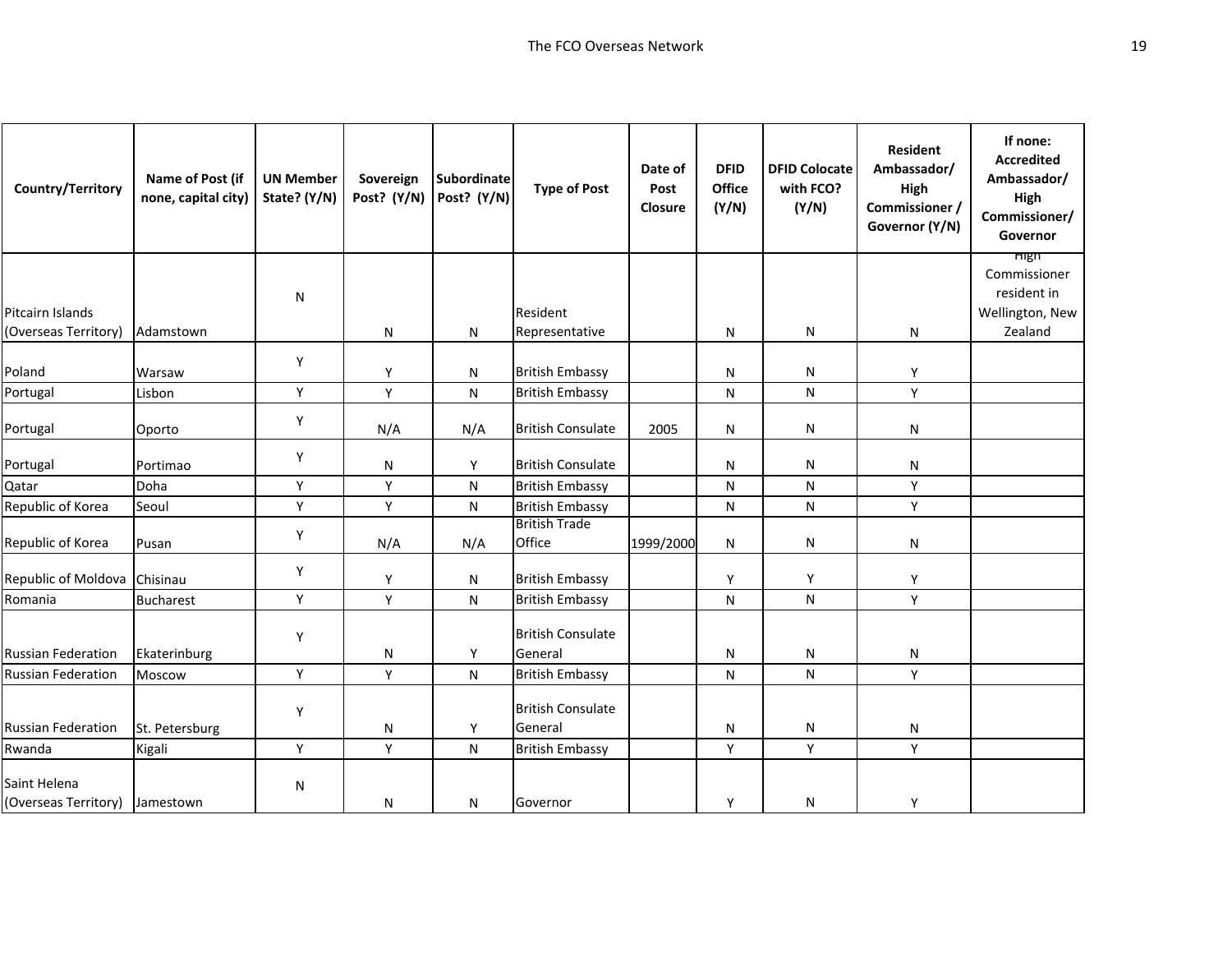| Country/Territory                | Name of Post (if<br>none, capital city) | <b>UN Member</b><br>State? (Y/N) | Sovereign<br>Post? (Y/N) | <b>Subordinate</b><br>Post? (Y/N) | <b>Type of Post</b>      | Date of<br>Post<br>Closure | <b>DFID</b><br><b>Office</b><br>(Y/N) | <b>DFID Colocate</b><br>with FCO?<br>(Y/N) | <b>Resident</b><br>Ambassador/<br>High<br>Commissioner /<br>Governor (Y/N) | If none:<br><b>Accredited</b><br>Ambassador/<br>High<br>Commissioner/<br>Governor |
|----------------------------------|-----------------------------------------|----------------------------------|--------------------------|-----------------------------------|--------------------------|----------------------------|---------------------------------------|--------------------------------------------|----------------------------------------------------------------------------|-----------------------------------------------------------------------------------|
|                                  |                                         |                                  |                          |                                   |                          |                            |                                       |                                            |                                                                            | <b>High</b><br>Commissioner                                                       |
|                                  |                                         | Y                                |                          |                                   |                          |                            |                                       |                                            |                                                                            | resident in                                                                       |
|                                  |                                         |                                  |                          |                                   |                          |                            |                                       |                                            |                                                                            | Bridgetown,                                                                       |
| Saint Kitts and Nevis Basseterre |                                         |                                  | N/A                      | N/A                               | N/A                      | No Record                  | N                                     | $\mathsf{N}$                               | N                                                                          | <b>Barbados</b>                                                                   |
|                                  |                                         |                                  |                          |                                   |                          |                            |                                       |                                            |                                                                            | <b>High</b>                                                                       |
|                                  |                                         |                                  |                          |                                   |                          |                            |                                       |                                            |                                                                            | Commissioner<br>resident in                                                       |
|                                  |                                         | Y                                |                          |                                   | <b>British High</b>      |                            |                                       |                                            |                                                                            | Bridgetown,                                                                       |
| Saint Lucia                      | Castries                                |                                  | N                        | N                                 | Commission               |                            | N                                     | $\mathsf{N}$                               | N                                                                          | <b>Barbados</b>                                                                   |
|                                  |                                         |                                  |                          |                                   |                          |                            |                                       |                                            |                                                                            | High                                                                              |
|                                  |                                         |                                  |                          |                                   |                          |                            |                                       |                                            |                                                                            | Commissioner                                                                      |
|                                  |                                         | Y                                |                          |                                   |                          |                            |                                       |                                            |                                                                            | resident in                                                                       |
| Saint Vincent and the            |                                         |                                  |                          |                                   | <b>British High</b>      |                            |                                       |                                            |                                                                            | Bridgetown,                                                                       |
| Grenadines                       | Kingstown                               |                                  | N/A                      | N/A                               | Commission               | 2007                       | N                                     | $\mathsf{N}$                               | N                                                                          | <b>Barbados</b>                                                                   |
|                                  |                                         |                                  |                          |                                   |                          |                            |                                       |                                            |                                                                            | High<br>Commissioner                                                              |
|                                  |                                         |                                  |                          |                                   |                          |                            |                                       |                                            |                                                                            | resident                                                                          |
|                                  |                                         | Y                                |                          |                                   |                          |                            |                                       |                                            |                                                                            | inWellington,                                                                     |
| Samoa                            | Apia                                    |                                  | N/A                      | N/A                               | N/A                      |                            | N                                     | $\mathsf{N}$                               | N                                                                          | New Zealand                                                                       |
|                                  |                                         |                                  |                          |                                   |                          |                            |                                       |                                            |                                                                            | Ambassador                                                                        |
|                                  |                                         | Y                                |                          |                                   | <b>British Consulate</b> |                            |                                       |                                            |                                                                            | resident in Rome,                                                                 |
| San Marino                       | San Marino                              |                                  | N                        | ${\sf N}$                         | General                  |                            | N                                     | $\mathsf{N}$                               | N                                                                          | Italy                                                                             |
|                                  |                                         |                                  |                          |                                   |                          |                            |                                       |                                            |                                                                            | Ambassador                                                                        |
| São Tomé and                     |                                         | Y                                |                          |                                   |                          |                            |                                       |                                            |                                                                            | resident in                                                                       |
| Principe                         | São Tomé                                |                                  | N/A                      | N/A                               | N/A                      | No Record                  | N                                     | $\mathsf{N}$                               | N                                                                          | Luanda, Angola                                                                    |
|                                  |                                         |                                  |                          |                                   | <b>British Consulate</b> |                            |                                       |                                            |                                                                            |                                                                                   |
| Saudi Arabia                     | Jeddah                                  | Y                                | N                        | Y                                 | General                  |                            | N                                     | N                                          | N                                                                          |                                                                                   |
| Saudi Arabia                     | Riyadh                                  | Y                                | Y                        | ${\sf N}$                         | <b>British Embassy</b>   |                            | N                                     | $\mathsf{N}$                               | Y                                                                          |                                                                                   |
|                                  |                                         |                                  |                          |                                   |                          |                            |                                       |                                            |                                                                            |                                                                                   |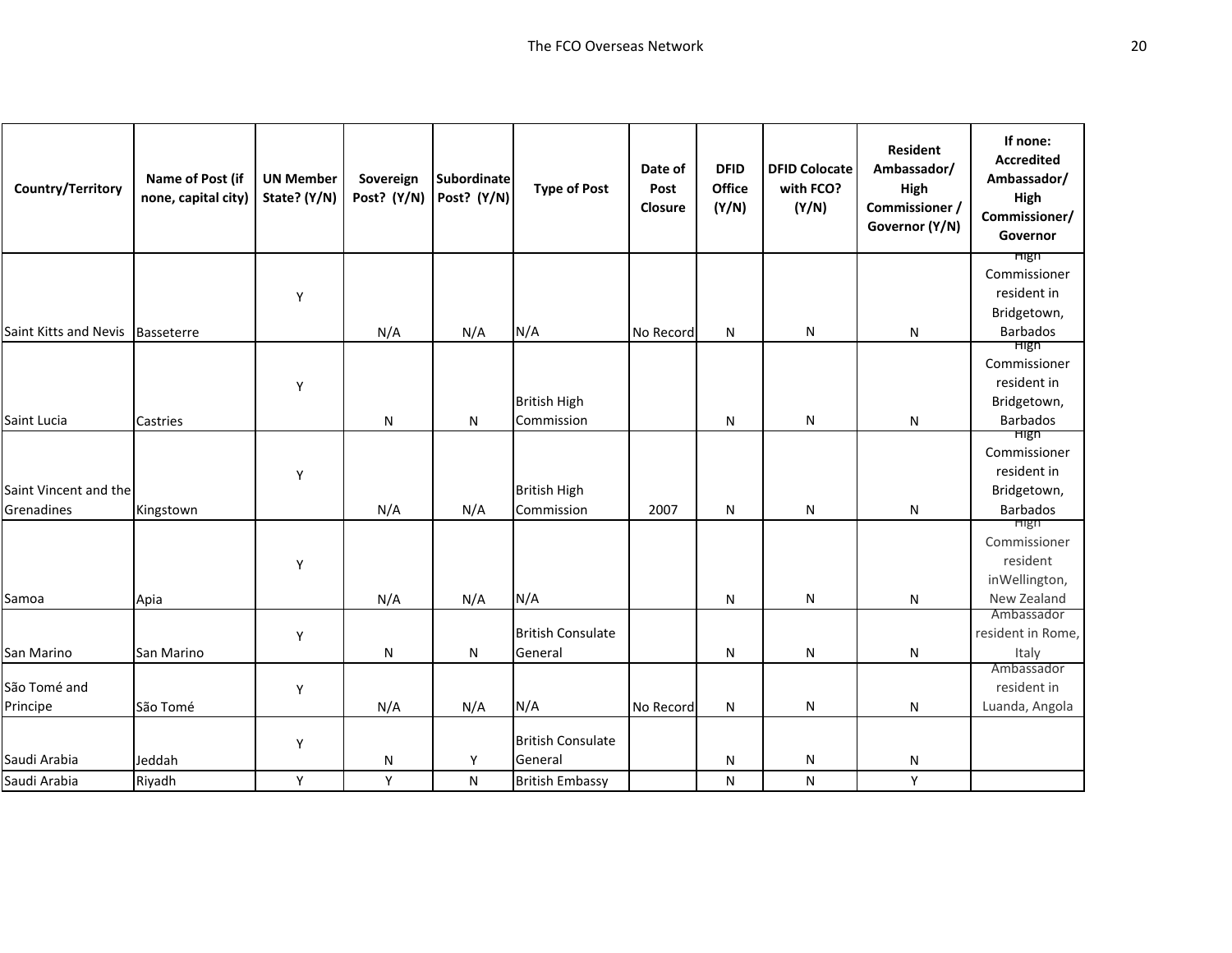| Country/Territory | Name of Post (if<br>none, capital city) | <b>UN Member</b><br>State? (Y/N) | Sovereign<br>Post? (Y/N) | <b>Subordinate</b><br>Post? (Y/N) | <b>Type of Post</b>                 | Date of<br>Post<br>Closure | <b>DFID</b><br><b>Office</b><br>(Y/N) | <b>DFID Colocate</b><br>with FCO?<br>(Y/N) | <b>Resident</b><br>Ambassador/<br>High<br>Commissioner /<br>Governor (Y/N) | If none:<br><b>Accredited</b><br>Ambassador/<br>High<br>Commissioner/<br>Governor |
|-------------------|-----------------------------------------|----------------------------------|--------------------------|-----------------------------------|-------------------------------------|----------------------------|---------------------------------------|--------------------------------------------|----------------------------------------------------------------------------|-----------------------------------------------------------------------------------|
|                   |                                         | Υ                                |                          |                                   | <b>British Trade</b>                |                            |                                       |                                            |                                                                            |                                                                                   |
| Saudi Arabia      | Al-Khobar                               |                                  | $\mathsf{N}$             | Y                                 | Office                              |                            | N                                     | N                                          | N                                                                          |                                                                                   |
| Senegal           | Dakar                                   | Y                                | Y                        | N                                 | <b>British Embassy</b>              |                            | N                                     | N                                          | Y                                                                          |                                                                                   |
| Serbia            | Belgrade                                | Υ                                | Υ                        | N                                 | <b>British Embassy</b>              |                            | Υ                                     | Υ                                          | Y                                                                          | N/A                                                                               |
| Seychelles        | Victoria                                | Υ                                | Y                        | N                                 | <b>British High</b><br>Commission   |                            | ${\sf N}$                             | N                                          | Υ                                                                          |                                                                                   |
| Sierra Leone      | Freetown                                | Υ                                | Y                        | N                                 | <b>British High</b><br>Commission   |                            | Y                                     | Y                                          | Y                                                                          |                                                                                   |
| Singapore         | Singapore                               | Y                                | Y                        | N                                 | <b>British High</b><br>Commission   |                            | N                                     | N                                          | Y                                                                          |                                                                                   |
| Slovakia          | <b>Bratislava</b>                       | Υ                                | Υ                        | ${\sf N}$                         | <b>British Embassy</b>              |                            | N                                     | ${\sf N}$                                  | Y                                                                          |                                                                                   |
| Slovenia          | Ljubljana                               | Υ                                | Y                        | N                                 | <b>British Embassy</b>              |                            | N                                     | ${\sf N}$                                  | Y                                                                          |                                                                                   |
| Solomon Islands   | Honiara                                 | Υ                                | Y                        | N                                 | <b>British High</b><br>Commission   |                            | N                                     | N                                          | Y                                                                          |                                                                                   |
| Somalia           | Mogadishu                               | Υ                                | N/A                      | N/A                               | <b>British Embassy</b>              | 1991/2<br>(suspende<br>d)  | N                                     | N                                          | N                                                                          | Ambassador<br>resident in<br>Nairobi, Kenya                                       |
| South Africa      | Cape Town                               | Y                                | N                        | Y                                 | <b>British Consulate</b><br>General |                            | N                                     | N                                          | N                                                                          |                                                                                   |
| South Africa      | Durban                                  | Υ                                | $\mathsf{N}$             | Y                                 | <b>British Trade</b><br>Office      |                            | N                                     | N                                          | N                                                                          |                                                                                   |
| South Africa      | Johannesburg                            | Υ                                | $\mathsf{N}$             | Y                                 | <b>British Trade</b><br>Office      |                            | N                                     | N                                          | N                                                                          |                                                                                   |
| South Africa      | Pretoria                                | Υ                                | Y                        | N                                 | <b>British High</b><br>Commission   |                            | Υ                                     | N                                          | Υ                                                                          |                                                                                   |
| Spain             | Alicante                                | Υ                                | N                        | Y                                 | <b>British Consulate</b>            |                            | N                                     | N                                          | N                                                                          |                                                                                   |
| Spain             | <b>Bilbao</b>                           | Υ                                | N                        | Υ                                 | <b>British Consulate</b>            |                            | N                                     | N                                          | N                                                                          |                                                                                   |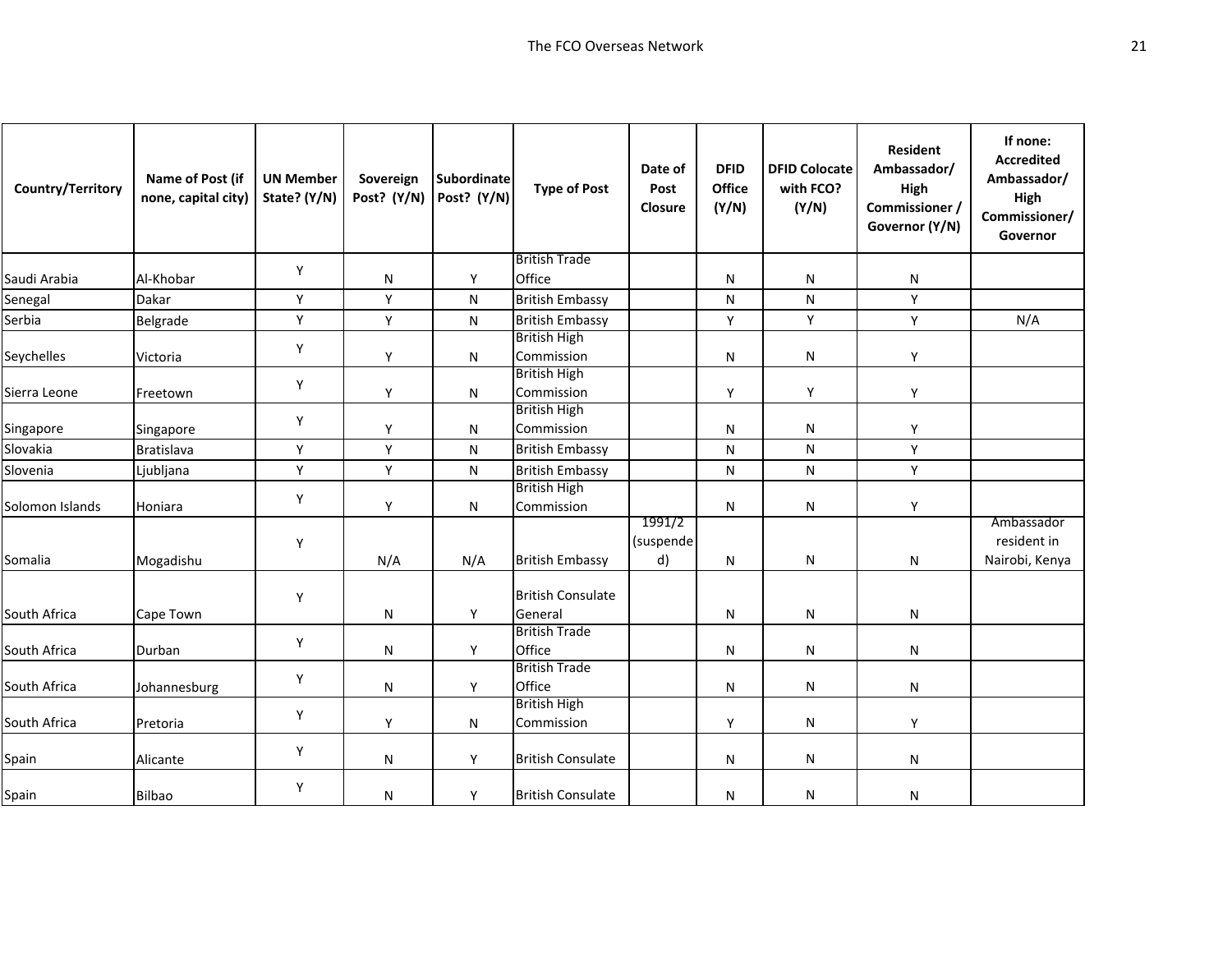| Country/Territory | Name of Post (if<br>none, capital city) | <b>UN Member</b><br>State? (Y/N) | Sovereign<br>Post? (Y/N) | <b>Subordinate</b><br>Post? (Y/N) | <b>Type of Post</b>               | Date of<br>Post<br>Closure | <b>DFID</b><br>Office<br>(Y/N) | <b>DFID Colocate</b><br>with FCO?<br>(Y/N) | <b>Resident</b><br>Ambassador/<br>High<br>Commissioner /<br>Governor (Y/N) | If none:<br><b>Accredited</b><br>Ambassador/<br>High<br>Commissioner/<br>Governor |
|-------------------|-----------------------------------------|----------------------------------|--------------------------|-----------------------------------|-----------------------------------|----------------------------|--------------------------------|--------------------------------------------|----------------------------------------------------------------------------|-----------------------------------------------------------------------------------|
|                   |                                         | Y                                |                          |                                   | <b>British Consulate</b>          |                            |                                |                                            |                                                                            |                                                                                   |
| Spain             | Barcelona                               |                                  | N                        | Y                                 | General                           |                            | N                              | ${\sf N}$                                  | N                                                                          |                                                                                   |
| Spain             | Las Palmas                              | Y                                | N                        | Y                                 | <b>British Consulate</b>          |                            | N                              | N                                          | N                                                                          |                                                                                   |
| Spain             | Malaga                                  | Υ                                | ${\sf N}$                | Y                                 | <b>British Consulate</b>          |                            | N                              | ${\sf N}$                                  | N                                                                          |                                                                                   |
| Spain             | Madrid                                  | Y                                | Υ                        | N                                 | <b>British Embassy</b>            |                            | N                              | $\mathsf{N}$                               | Y                                                                          |                                                                                   |
| Spain             | Ibiza                                   | Y                                | N                        | Y                                 | <b>British Vice</b><br>Consulate  |                            | N                              | ${\sf N}$                                  | N                                                                          |                                                                                   |
| Spain             | Palma                                   | Y                                | N                        | Y                                 | <b>British Consulate</b>          |                            | N                              | N                                          | N                                                                          |                                                                                   |
| Spain             | Santa Cruz de Tener                     | Υ                                | N                        | Y                                 | <b>British Consulate</b>          |                            | N                              | N                                          | N                                                                          |                                                                                   |
| Spain             | Seville                                 | Y                                | N/A                      | N/A                               | <b>British Consulate</b>          | 2000/2001                  | N                              | N                                          | N                                                                          |                                                                                   |
| Sri Lanka         | Colombo                                 | Υ                                | Υ                        | N                                 | <b>British High</b><br>Commission |                            | N                              | ${\sf N}$                                  | Y                                                                          |                                                                                   |
| Sudan             | Khartoum                                | Υ                                | Y                        | N                                 | <b>British Embassy</b>            |                            | Y                              | Y                                          | Y                                                                          |                                                                                   |
| Sudan             | Juba                                    | Y                                | N                        | Υ                                 | <b>British Embassy</b><br>Office  |                            | N                              | ${\sf N}$                                  | N                                                                          |                                                                                   |
| Suriname          | Paramaribo                              | Υ                                | N/A                      | N/A                               | N/A                               | No Record                  | N                              | N                                          | N                                                                          | resident in<br>Georgetown,                                                        |
| Swaziland         | Mbabane                                 | Υ                                | N/A                      | N/A                               | <b>British High</b><br>Commission | 2005                       | N                              | ${\sf N}$                                  | N                                                                          | Ambassador<br>resident in<br>Pretoria, South<br>Africa                            |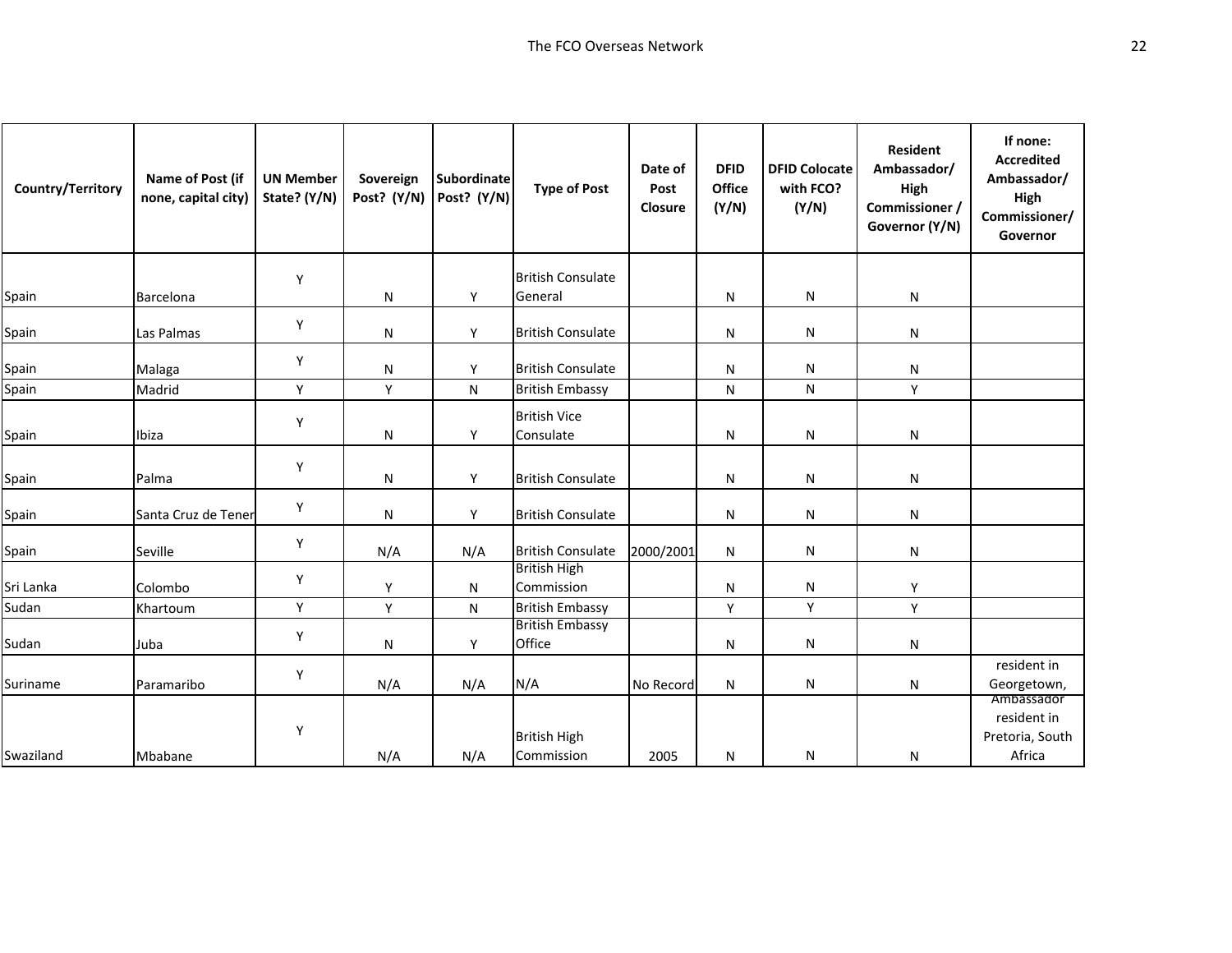| Country/Territory             | Name of Post (if<br>none, capital city)                                          | <b>UN Member</b><br>State? (Y/N) | Sovereign<br>Post? (Y/N) | Subordinate<br>Post? (Y/N) | <b>Type of Post</b>                         | Date of<br>Post<br>Closure | <b>DFID</b><br>Office<br>(Y/N) | <b>DFID Colocate</b><br>with FCO?<br>(Y/N) | <b>Resident</b><br>Ambassador/<br>High<br>Commissioner /<br>Governor (Y/N) | If none:<br><b>Accredited</b><br>Ambassador/<br>High<br>Commissioner/<br>Governor |
|-------------------------------|----------------------------------------------------------------------------------|----------------------------------|--------------------------|----------------------------|---------------------------------------------|----------------------------|--------------------------------|--------------------------------------------|----------------------------------------------------------------------------|-----------------------------------------------------------------------------------|
|                               |                                                                                  | Y                                |                          |                            | <b>British Consulate</b>                    |                            |                                |                                            |                                                                            |                                                                                   |
| Sweden                        | Gothenburg                                                                       |                                  | N/A                      | N/A                        | General                                     | 2006                       | N                              | N                                          | N                                                                          |                                                                                   |
| Sweden                        | Stockholm                                                                        | Y                                | Y                        | N                          | <b>British Embassy</b>                      |                            | N                              | N                                          | Y                                                                          |                                                                                   |
| Switzerland                   | <b>Berne</b>                                                                     | Υ                                | Υ                        | N                          | <b>British Embassy</b>                      |                            | N                              | N                                          | Υ                                                                          |                                                                                   |
| Switzerland                   | Geneva                                                                           | Y                                | N                        | Υ                          | <b>British Consulate</b><br>General         |                            | N                              | N                                          | N                                                                          |                                                                                   |
| Switzerland                   | UK Mission to the<br>United Nations,<br>Geneva                                   | Y                                | N                        | N                          | International<br>Organisation<br>Delegation |                            | N                              | N                                          | N                                                                          |                                                                                   |
| Switzerland                   | UK Permanent<br>Representation to<br>the Conference on<br>Disarmament,<br>Geneva | Y                                | N                        | N                          | International<br>Organisation<br>Delegation |                            | N                              | $\mathsf{N}$                               | Y                                                                          |                                                                                   |
| Switzerland                   | Zurich                                                                           | Y                                | N/A                      | N/A                        | <b>British Consulate</b><br>General         | 1997/1998                  | N                              | N                                          | N                                                                          |                                                                                   |
| Syrian Arab Republic Damascus |                                                                                  | Y                                | Y                        | N                          | <b>British Embassy</b>                      |                            | N                              | N                                          | Y                                                                          |                                                                                   |
| Syrian Arab Republic Aleppo   |                                                                                  | Y                                | N/A                      | N/A                        | <b>British Trade</b><br>Office              | 2007                       | N                              | N                                          | N                                                                          |                                                                                   |
| Taiwan                        | Taipei                                                                           | N                                | N                        | Υ                          | British Trade &<br><b>Cultural Office</b>   |                            | N                              | N                                          | N                                                                          |                                                                                   |
| Taiwan                        | Koahsiung                                                                        | N                                | N/A                      | N/A                        | <b>Trade and Cultural</b><br>Office         | 2009                       | N                              | N                                          | N                                                                          |                                                                                   |
| Tajikistan                    | Dushanbe                                                                         | Υ                                | Y                        | N                          | <b>British Embassy</b>                      |                            | Υ                              | $\mathsf Y$                                | Y                                                                          |                                                                                   |
| Thailand                      | Bangkok                                                                          | Y                                | Y                        | N                          | <b>British Embassy</b>                      |                            | Y                              | Y                                          | Y                                                                          |                                                                                   |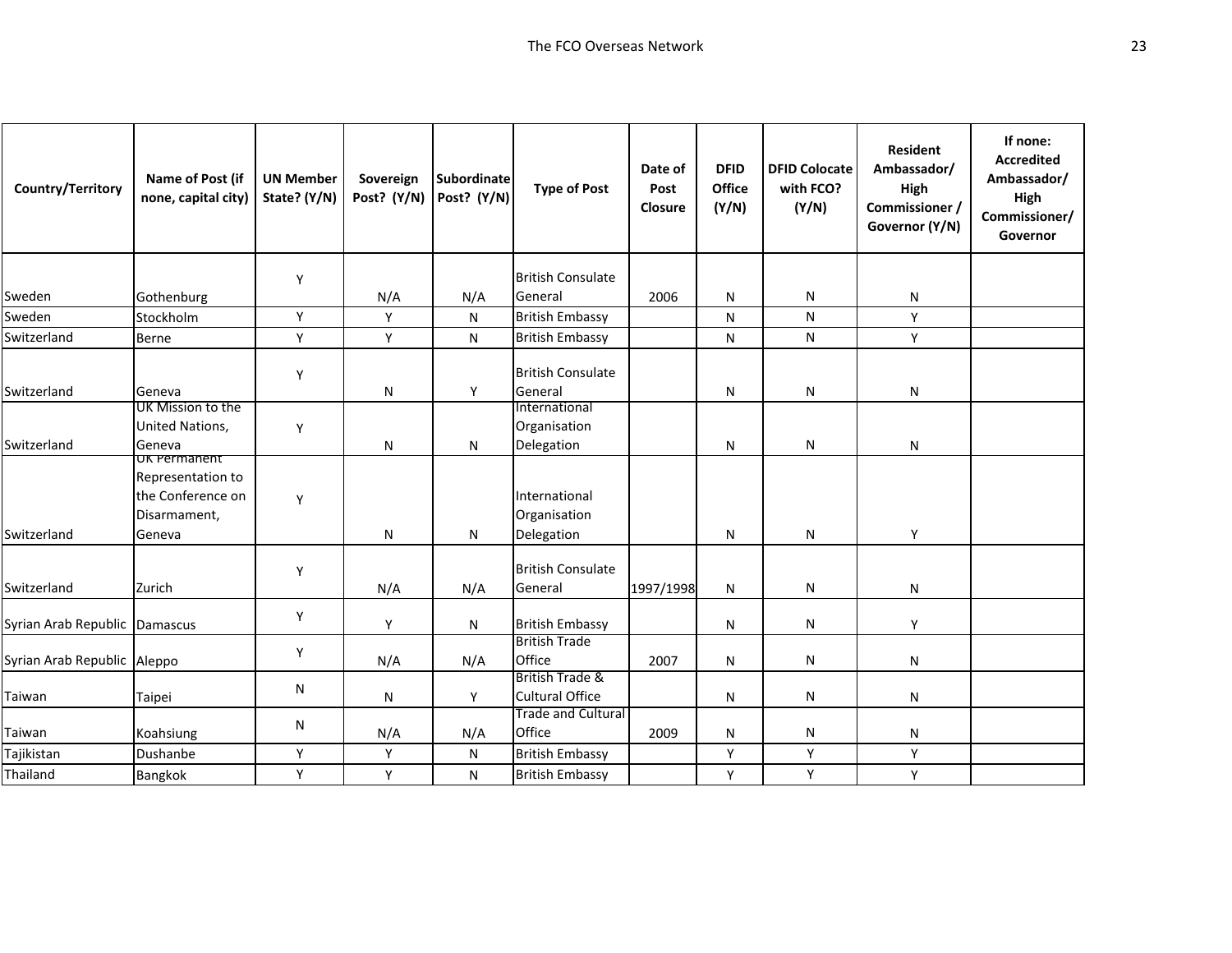| Country/Territory                                | Name of Post (if<br>none, capital city) | <b>UN Member</b><br>State? (Y/N) | Sovereign<br>Post? (Y/N) | Subordinate<br>Post? (Y/N) | <b>Type of Post</b>                                   | Date of<br>Post<br>Closure | <b>DFID</b><br>Office<br>(Y/N) | <b>DFID Colocate</b><br>with FCO?<br>(Y/N) | <b>Resident</b><br>Ambassador/<br>High<br>Commissioner /<br>Governor (Y/N) | If none:<br><b>Accredited</b><br>Ambassador/<br>High<br>Commissioner/<br>Governor |
|--------------------------------------------------|-----------------------------------------|----------------------------------|--------------------------|----------------------------|-------------------------------------------------------|----------------------------|--------------------------------|--------------------------------------------|----------------------------------------------------------------------------|-----------------------------------------------------------------------------------|
| Thailand                                         | Chiang                                  | Y                                | N/A                      | N/A                        | <b>British Consulate</b>                              | 1998/1999                  | ${\sf N}$                      | ${\sf N}$                                  | N                                                                          |                                                                                   |
| The Former<br>Yugoslav Republic of]<br>Macedonia | Skopje                                  | Υ                                | Υ                        | N                          | <b>British Embassy</b>                                |                            | N                              | ${\sf N}$                                  | Y                                                                          |                                                                                   |
| Timor-Leste                                      | Dili                                    | Υ                                | N/A                      | N/A                        | <b>British Embassy</b>                                | 2006                       | N                              | N                                          | N                                                                          | Ambassador<br>resident in<br>Jakarta, Indonesia                                   |
| Togo                                             | Lome                                    | Υ                                | N/A                      | N/A                        | N/A                                                   | No Record                  | N                              | ${\sf N}$                                  | N                                                                          | Ambassador<br>resident in Accra,<br>Ghana                                         |
| Tonga                                            | Nuku'alofa                              | Υ                                | N/A                      | N/A                        | <b>British High</b><br>Commission                     | 2006                       | N                              | N                                          | N                                                                          | High<br>Commissioner<br>resident in Suva,<br>Fiji                                 |
| Trinidad and Tobago Port Of Spain                |                                         | Y                                | Y                        | N                          | <b>British High</b><br>Commission                     |                            | N                              | N                                          | Y                                                                          |                                                                                   |
| Tristan Da Cunha<br>(Overseas Territory)         | Tristan Da Cunha                        | N                                | N                        | N                          | Administrator                                         |                            | N                              | N                                          | N                                                                          | mgn<br>Commissioner<br>resident in<br>Jamestown, Saint<br>Helena                  |
| Tunisia                                          | Tunis                                   | Y                                | Y                        | N                          | <b>British Embassy</b>                                |                            | N                              | ${\sf N}$                                  | Y                                                                          |                                                                                   |
| Turkey                                           | Ankara                                  | Y                                | Υ                        | N                          | <b>British Embassy</b>                                |                            | N                              | ${\sf N}$                                  | Y                                                                          |                                                                                   |
| Turkey                                           | Izmir                                   | Υ                                | N                        | Y                          | <b>British Consulate</b>                              |                            | N                              | N                                          | N                                                                          |                                                                                   |
| Turkey<br>Turkey                                 | Istanbul<br>Antalya                     | Υ<br>Υ                           | N<br>${\sf N}$           | Y<br>Y                     | <b>British Consulate</b><br>General<br>Vice Consulate |                            | N<br>N                         | N<br>${\sf N}$                             | N<br>N                                                                     |                                                                                   |
|                                                  |                                         |                                  |                          |                            |                                                       |                            |                                |                                            |                                                                            |                                                                                   |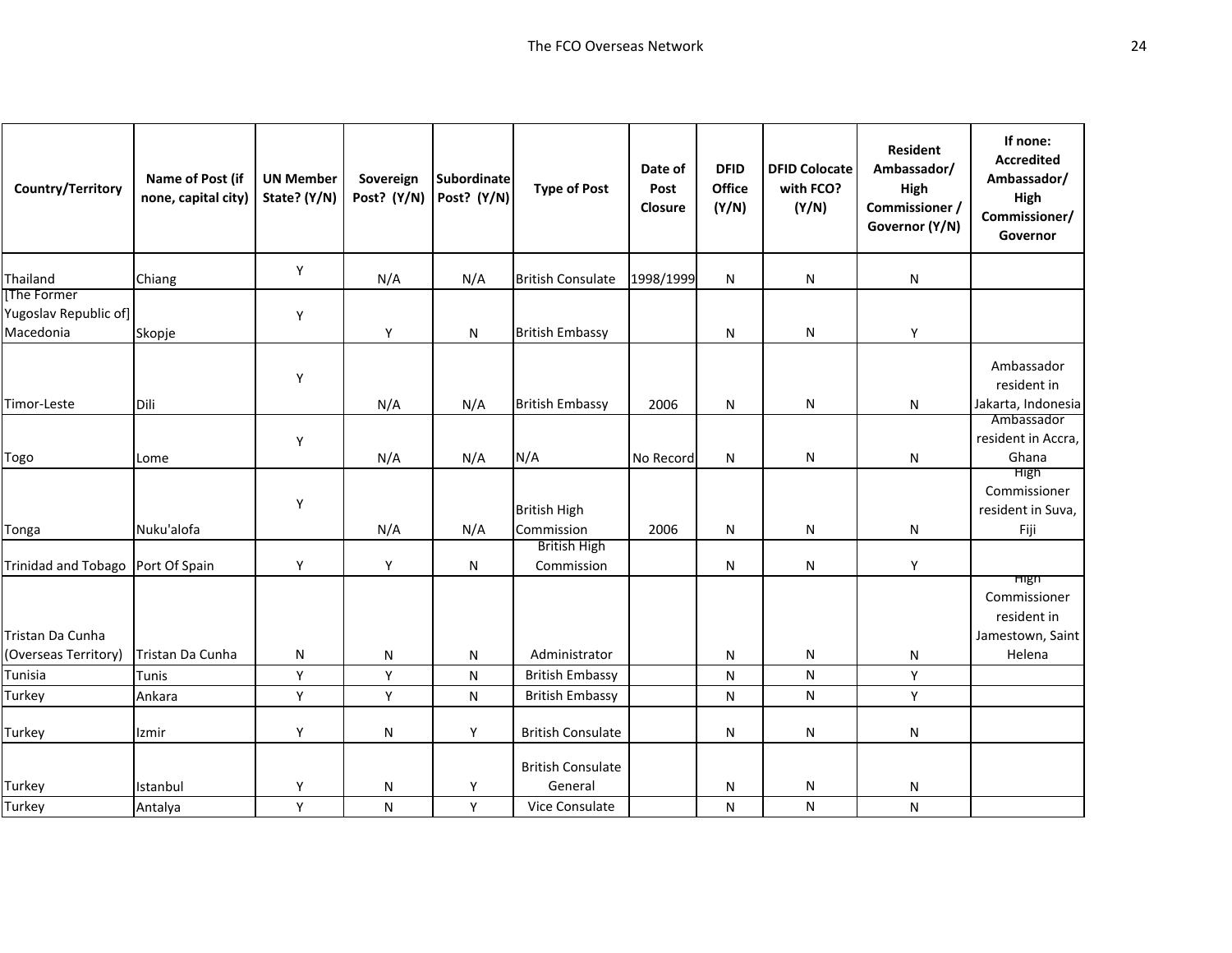| Country/Territory                                          | Name of Post (if<br>none, capital city) | <b>UN Member</b><br>State? (Y/N) | Sovereign<br>Post? (Y/N) | <b>Subordinate</b><br>Post? (Y/N) | <b>Type of Post</b>                 | Date of<br>Post<br>Closure | <b>DFID</b><br>Office<br>(Y/N) | <b>DFID Colocate</b><br>with FCO?<br>(Y/N) | <b>Resident</b><br>Ambassador/<br>High<br>Commissioner /<br>Governor (Y/N) | If none:<br><b>Accredited</b><br>Ambassador/<br>High<br>Commissioner/<br>Governor |
|------------------------------------------------------------|-----------------------------------------|----------------------------------|--------------------------|-----------------------------------|-------------------------------------|----------------------------|--------------------------------|--------------------------------------------|----------------------------------------------------------------------------|-----------------------------------------------------------------------------------|
| Turkmenistan                                               | Ashgabat                                | Υ                                | Y                        | ${\sf N}$                         | <b>British Embassy</b>              |                            | N                              | ${\sf N}$                                  | Y                                                                          |                                                                                   |
| <b>Turks and Caicos</b><br>Islands (Overseas<br>Territory) | <b>Grand Turk</b>                       | N                                | ${\sf N}$                | N                                 | Governor                            |                            | N                              | N                                          | Y                                                                          |                                                                                   |
|                                                            |                                         |                                  |                          |                                   |                                     |                            |                                |                                            |                                                                            | Commissioner                                                                      |
| Tuvalu                                                     | Funafuti                                | Υ                                | N/A                      | N/A                               | N/A                                 | No Record                  | N                              | N                                          | N                                                                          | resident in Suva,                                                                 |
| Uganda                                                     | Kampala                                 | Υ                                | Υ                        | N                                 | <b>British High</b><br>Commission   |                            | Υ                              | Y                                          | Υ                                                                          |                                                                                   |
| Ukraine                                                    | Kiev                                    | Υ                                | Υ                        | N                                 | <b>British Embassy</b>              |                            | N                              | N                                          | Υ                                                                          |                                                                                   |
| United Arab Emirates Abu Dhabi                             |                                         | Υ                                | Y                        | N                                 | <b>British Embassy</b>              |                            | N                              | N                                          | Υ                                                                          |                                                                                   |
| United Arab Emirates Dubai                                 |                                         | Υ                                | N                        | Y                                 | <b>British Embassy</b>              |                            | N                              | N                                          | Υ                                                                          |                                                                                   |
| United Republic of<br>Tanzania                             | Dar Es Salaam                           | Υ                                | Y                        | N                                 | <b>British High</b><br>Commission   |                            | Υ                              | Υ                                          | Υ                                                                          |                                                                                   |
| United States of<br>America                                | Atlanta                                 | Υ                                | N                        | Y                                 | <b>British Consulate</b><br>General |                            | N                              | N                                          | N                                                                          |                                                                                   |
| United States of<br>America                                | <b>Boston</b>                           | Υ                                | N                        | Υ                                 | <b>British Consulate</b><br>General |                            | N                              | N                                          | N                                                                          |                                                                                   |
| United States of<br>America                                | Chicago                                 | Υ                                | N                        | Υ                                 | <b>British Consulate</b><br>General |                            | N                              | N                                          | N                                                                          |                                                                                   |
| United States of<br>America                                | <b>Dallas</b>                           | Υ                                | N/A                      | N/A                               | <b>British Consulate</b><br>General | 2005                       | N                              | N                                          | N                                                                          |                                                                                   |
| United States of<br>America                                | Denver                                  | Υ                                | ${\sf N}$                | Υ                                 | <b>British Consulate</b><br>General |                            | N                              | N                                          | N                                                                          |                                                                                   |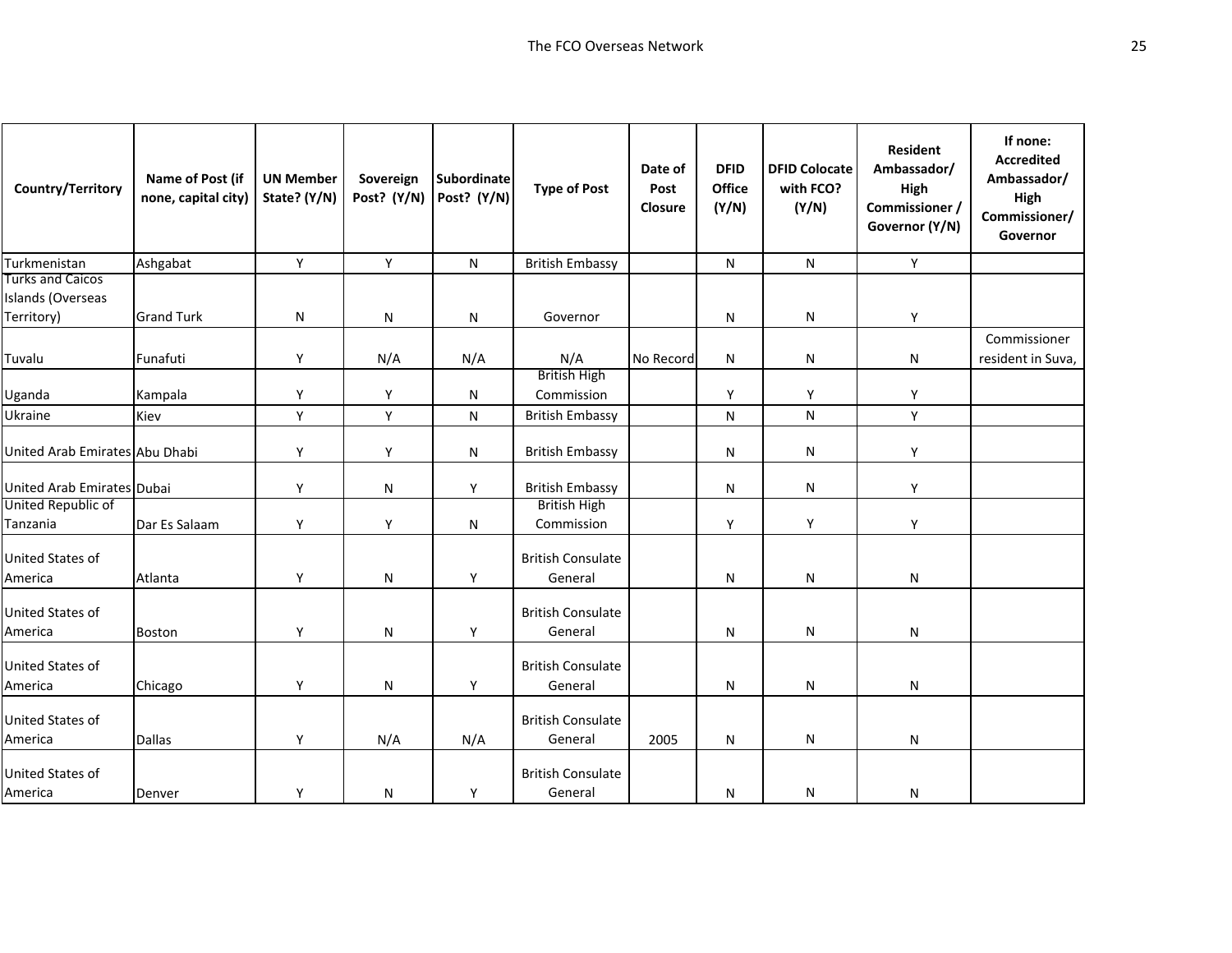| Country/Territory           | Name of Post (if<br>none, capital city)                 | <b>UN Member</b><br>State? (Y/N) | Sovereign<br>Post? (Y/N) | Subordinate<br>Post? (Y/N) | <b>Type of Post</b>                         | Date of<br>Post<br>Closure | <b>DFID</b><br>Office<br>(Y/N) | <b>DFID Colocate</b><br>with FCO?<br>(Y/N) | <b>Resident</b><br>Ambassador/<br>High<br>Commissioner /<br>Governor (Y/N) | If none:<br><b>Accredited</b><br>Ambassador/<br>High<br>Commissioner/<br>Governor |
|-----------------------------|---------------------------------------------------------|----------------------------------|--------------------------|----------------------------|---------------------------------------------|----------------------------|--------------------------------|--------------------------------------------|----------------------------------------------------------------------------|-----------------------------------------------------------------------------------|
| United States of<br>America | Houston                                                 | Υ                                | ${\sf N}$                | Υ                          | <b>British Consulate</b><br>General         |                            | N                              | N                                          | N                                                                          |                                                                                   |
| United States of<br>America | Los Angeles                                             | Υ                                | N                        | Υ                          | <b>British Consulate</b><br>General         |                            | N                              | N                                          | N                                                                          |                                                                                   |
| United States of<br>America | Miami                                                   | Y                                | ${\sf N}$                | Y                          | <b>British Consulate</b><br>General         |                            | N                              | N                                          | N                                                                          |                                                                                   |
| United States of<br>America | Orlando                                                 | Y                                | $\mathsf{N}$             | Y                          | <b>British Consulate</b>                    |                            | N                              | N                                          | N                                                                          |                                                                                   |
| United States of<br>America | <b>New York</b>                                         | Υ                                | N                        | Y                          | <b>British Consulate</b><br>General         |                            | N                              | N                                          | N                                                                          |                                                                                   |
| United States of<br>America | San Francisco                                           | Υ                                | N                        | Υ                          | <b>British Consulate</b><br>General         |                            | N                              | N                                          | N                                                                          |                                                                                   |
| United States of<br>America | San Juan                                                | Y                                | N/A                      | N/A                        | <b>British Consulate</b><br>General         | 2002                       | N                              | N                                          | N                                                                          |                                                                                   |
| United States of<br>America | Seattle                                                 | Υ                                | N/A                      | N/A                        | <b>British Consulate</b><br>General         | 2006                       | N                              | N                                          | N                                                                          |                                                                                   |
| United States of<br>America | Phoenix                                                 | Y                                | N/A                      | N/A                        | <b>British Trade</b><br>Office              | 2005                       | N                              | N                                          | N                                                                          |                                                                                   |
| United States of<br>America | UK Mission to the<br>United Nations,<br><b>New York</b> | Υ                                | N                        | N                          | International<br>Organisation<br>Delegation |                            | Y                              | Y                                          | N                                                                          |                                                                                   |
| United States of<br>America | Washington                                              | Υ                                | Y                        | N                          | <b>British Embassy</b>                      |                            | Y                              | Y                                          | Y                                                                          | N/A                                                                               |
| Uruguay                     | Montevideo                                              | Y                                | Y                        | N                          | <b>British Embassy</b>                      |                            | N                              | N                                          | Y                                                                          |                                                                                   |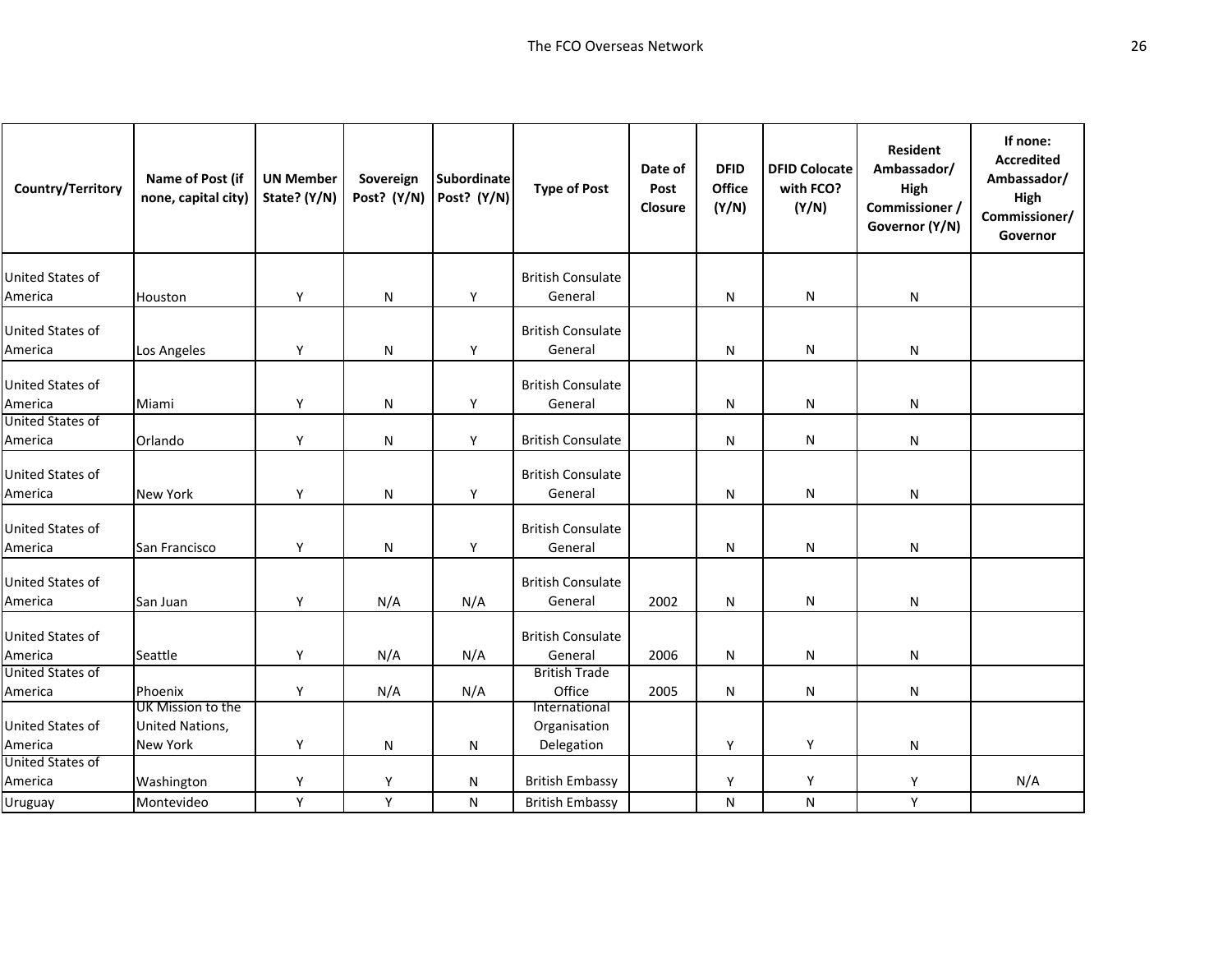| Country/Territory                    | Name of Post (if<br>none, capital city) | <b>UN Member</b><br>State? (Y/N) | Sovereign<br>Post? (Y/N) | Subordinate<br>Post? (Y/N) | <b>Type of Post</b>                 | Date of<br>Post<br>Closure | <b>DFID</b><br>Office<br>(Y/N) | <b>DFID Colocate</b><br>with FCO?<br>(Y/N) | <b>Resident</b><br>Ambassador/<br>High<br>Commissioner /<br>Governor (Y/N) | If none:<br><b>Accredited</b><br>Ambassador/<br>High<br>Commissioner/<br>Governor |
|--------------------------------------|-----------------------------------------|----------------------------------|--------------------------|----------------------------|-------------------------------------|----------------------------|--------------------------------|--------------------------------------------|----------------------------------------------------------------------------|-----------------------------------------------------------------------------------|
| Uzbekistan                           | Tashkent                                | Y                                | Y                        | N                          | <b>British Embassy</b>              |                            | N                              | N                                          | Y                                                                          |                                                                                   |
| Vanuatu                              | Port-Vila                               | Y                                | N/A                      | N/A                        | <b>British High</b><br>Commission   | 2005                       | N                              | N                                          | N                                                                          | <b>High</b><br>Commissioner<br>resident in Suva,<br>Fiji                          |
| Venezuela, Bolivarian<br>Republic of | Caracas                                 | Y                                | Y                        | N                          | <b>British Embassy</b>              |                            | N                              | ${\sf N}$                                  | Y                                                                          |                                                                                   |
| Vietnam                              | Hanoi                                   | Υ                                | Y                        | N                          | <b>British Embassy</b>              |                            | Y                              | Y                                          | Y                                                                          |                                                                                   |
| Vietnam                              | Ho Chi Minh City                        | Y                                | N                        | Y                          | <b>British Consulate</b><br>General |                            | N                              | N                                          | N                                                                          |                                                                                   |
| Yemen                                | Aden                                    | Y                                | N/A                      | N/A                        | <b>British Consulate</b><br>General | 2005                       | N                              | N                                          | N                                                                          |                                                                                   |
| Yemen                                | Sana'a                                  | Y                                | Y                        | N                          | <b>British Embassy</b>              |                            | Y                              | Y                                          | Y                                                                          |                                                                                   |
| Zambia                               | Lusaka                                  | Υ                                | Y                        | N                          | <b>British High</b><br>Commission   |                            | Y                              | Y                                          | Y                                                                          |                                                                                   |
| Zimbabwe                             | Harare                                  | Y                                | Y                        | N                          | <b>British Embassy</b>              |                            | Y                              | Y                                          | Y                                                                          |                                                                                   |
|                                      |                                         |                                  |                          |                            |                                     |                            |                                |                                            |                                                                            |                                                                                   |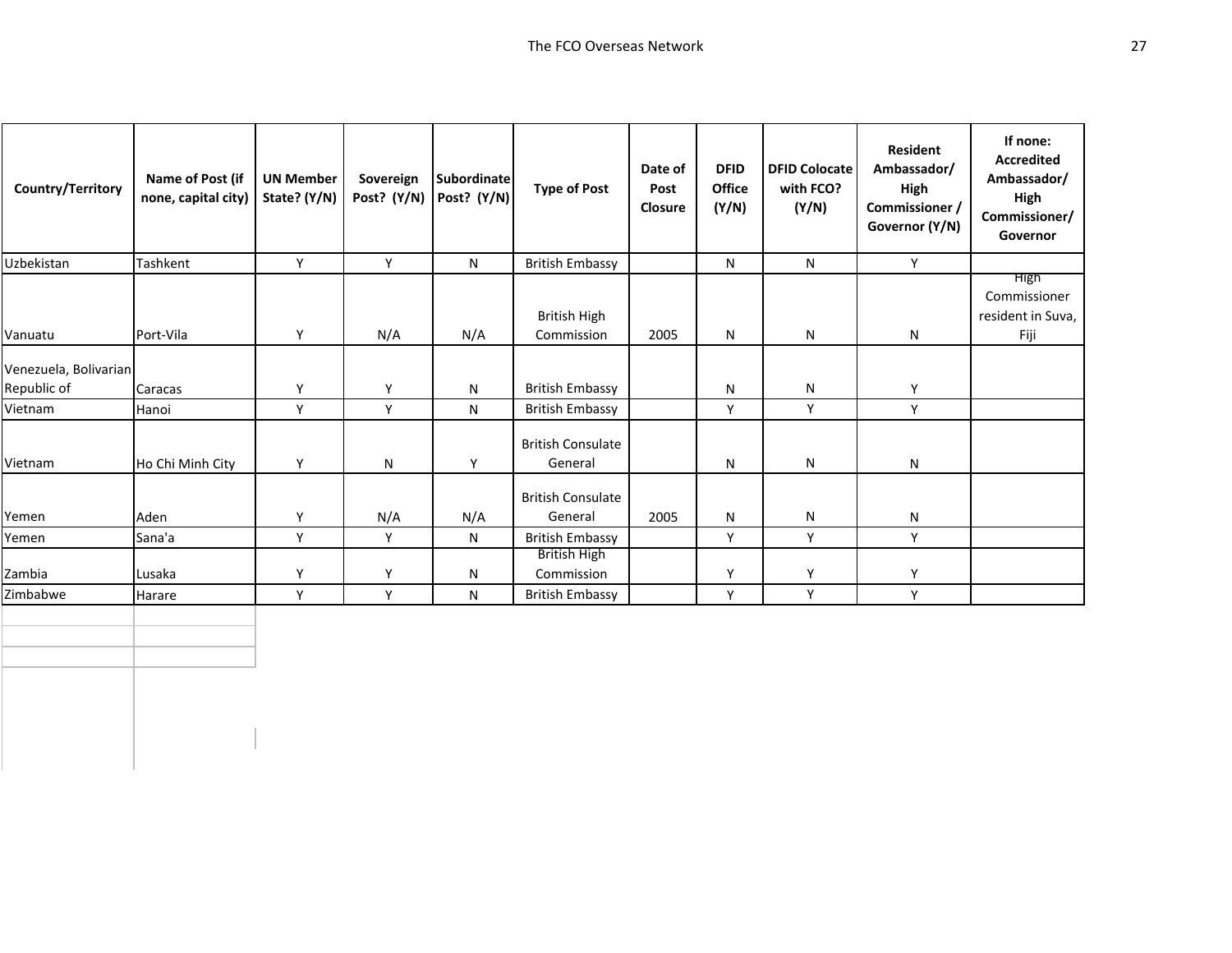## **Appendix A**

## **List of Countries**

As requested, the UN list of member states has been used as the basis for the list. Source of information for all UN member states : http://www.un.org/en/members/index.shtml accessed on 2/8/10 at 1440

#### **Note:**

UN recognised spelling of states used List excludes United Kingdom of Great Britain and Northern Ireland List includes four non UN member states: Holy See, Taiwan, Palestine and Kosovo List includes all British Overseas Territories which are labelled as such in brackets

### **Definition of 'Post'**

For the purposes of this table the term 'post' is defined as below.

The following are **included** in the definition of a 'post':

British Commercial Offices British Consulate Generals British Consulates British Deputy High Commissions British Embassy Offices British High Commissions British Information and Services Offices British Information Centres British Interests Sections (even where LE staff only) British Liaison Offices British Tourist Assistance Offices British Trade & Cultural Offices British Trade Offices British Vice Consulates Consular Offices Delegations to International Organisations Dependent Territories Embassies Implants in MFA Embassies Laptop diplomats (with or without a non‐res HMA) Overseas Territories Political Offices Provincial Reconstruction Teams Fiscal Liaison Offices

The following have been **excluded** from the definition of a 'post'.

Honorary Consulates and Honorary Vice Consulates (including those with LE staff) Non‐residential (e.g. Vientiane, where staff work through and are based in Bangkok) Joint Management Offices.